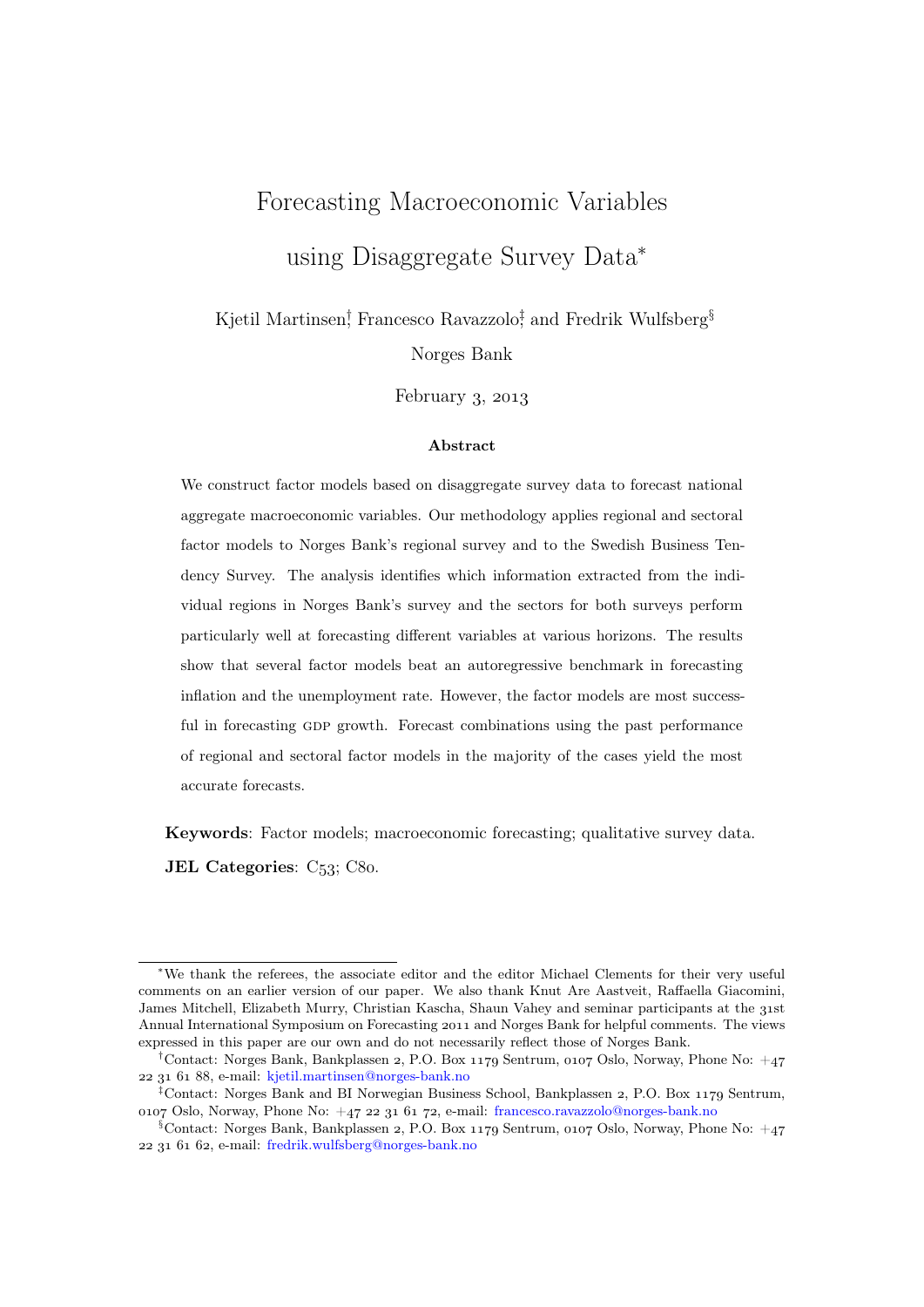Many central banks conduct surveys yielding regional and sectoral information on the general economic outlook. Following the example of the Federal Reserve's Beige Book which was implemented in  $1970$ , and the Bank of England's Agents survey which begun in 1997, other central banks like the Bank of Canada, Norges Bank, Sveriges Riksbank, and the Swiss National Bank have initiated their own surveys. The information provided by these surveys is typically anecdotal and qualitative, unlike than well-known, quantitative Livingston survey, the Michigan survey, or the Survey of Professional Forecasters, (see Thomas  $(1999)$  for supplementary information about these surveys). While it is well-documented that information obtained from quantitative surveys has high forecasting power for macroeconomic variables (see for example Thomas  $(1999)$ , Mehra  $(2002)$ , Fama and Gibbons  $(1984)$ , and Ang, Bekaert, and Wei  $(2007)$ , there is less evidence of the forecasting power of information obtained from qualitative surveys.

This paper investigates the ability of the Norges Bank's regional survey and the Swedish Business Tendency Survey to forecast gross domestic product (GDP) growth, consumer price inflation, and the unemployment rate for Norway and Sweden. Each survey consists of both backward- and forward-looking qualitative information. Studies such as Abberger ( $2007$ ), Claveria, Pons, and Ramos ( $2007$ ) and Lui, Mitchell, and Weale (2010a,b) focus on examining specific survey questions for predicting individual macroeconomic variables. Our approach differs and applies a dynamic factor model to the full database in order to construct regional and sectoral factors. These factors should contain the most relevant information for regions and sectors from where they are extracted.

Our approach is similar to Hansson, Jansson, and Löf  $(2005)$  who apply a dynamic factor model (based on net balance indices, representing differences between the share of firms that have specified an increase and a decrease for a particular economic activity) from the Swedish Business Tendency Survey to forecast the Swedish GDP. Hansson et al. (2005) find that in most cases their factor model outperforms popular alternatives such as econometric var models. We extend their analysis in at least four directions. First, we consider the Norges Bank's regional survey, which is more comprehensive in terms of sectors and regions of the economy. Our choice follows the claims made in Beck, Hubrich, and Marcellino (2009) that highly disaggregate regional and sectoral information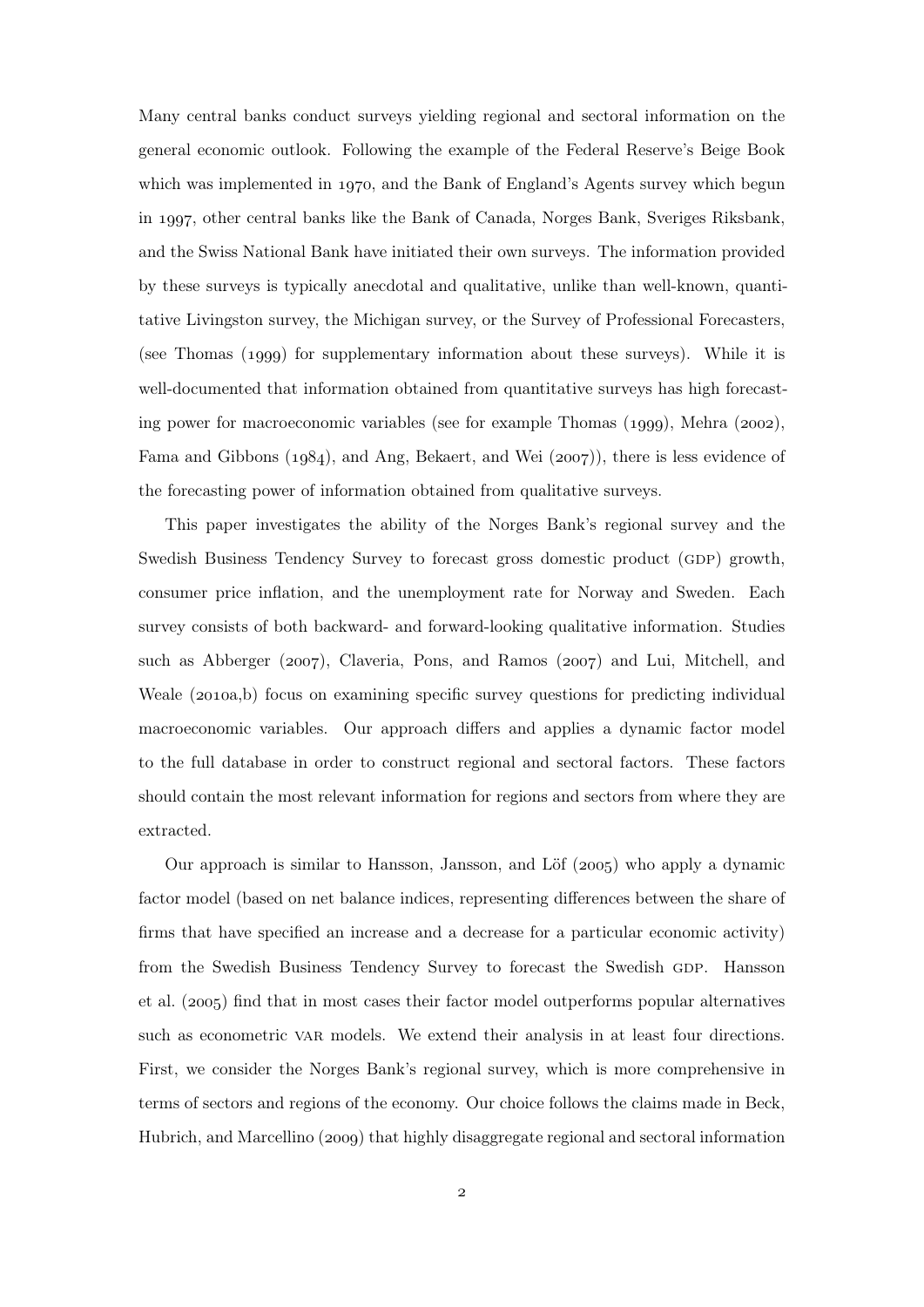is important in explaining aggregate Euro area and us inflation rates. Second, we work at a higher level of disaggregation and construct regional and sectoral factor models from the surveys. Out of ten sectors and seven regions for the Norwegian economy and three sectors for the Swedish economy, our results identify which ones perform particularly well at forecasting different variables at various horizons. Third, we mitigate the uncertainties in the construction of factors, the number of the factors, and the relation to the variable of interest by investigating two different classes of factor models where the number of factors is fixed a priori (denoted as model A) or estimated via a selection criterion (model B). Finally, we apply forecast combinations to address the model uncertainty created by the use of several factors constructed by different datasets (regions or sectors). Each factor model is used to extract information and produce forecasts from a given dataset (regions or sectors) for the particular variable of interest.

We find that factor models based on several regions and sectors systematically beat the nowcasts and one-quarter ahead forecasts of Norwegian inflation and unemployment rate given by the benchmark model. However, the factor models are most successful in nowcasting and forecasting GDP growth. In several cases forecast combinations of the regional and sectoral models based on past performance are more accurate than the best regional or sectoral model and in almost all the cases provide more accurate forecasts than the benchmark model. Furthermore, we empirically find that aggregating the survey data either by pooling all the Norwegian regional and sectoral survey information in a single factor model or aggregating individual question-based forecasts via model combinations to account for the heterogeneity of individual survey questions results in less accurate forecasts compared to our regional and sector factor models. This finding is qualitatively similar when we use the Swedish Business Tendency Survey.

The paper proceeds as follows: Section 1 outlines methodological aspects of our dynamic factor model and Section 2 explains the forecasting models. Section 3 describes Norges Bank's regional survey data, presents the factors and discusses the forecasting results. Section  $\mu$  reports results using the Sweden Business Tendency survey. Finally, Section 5 concludes.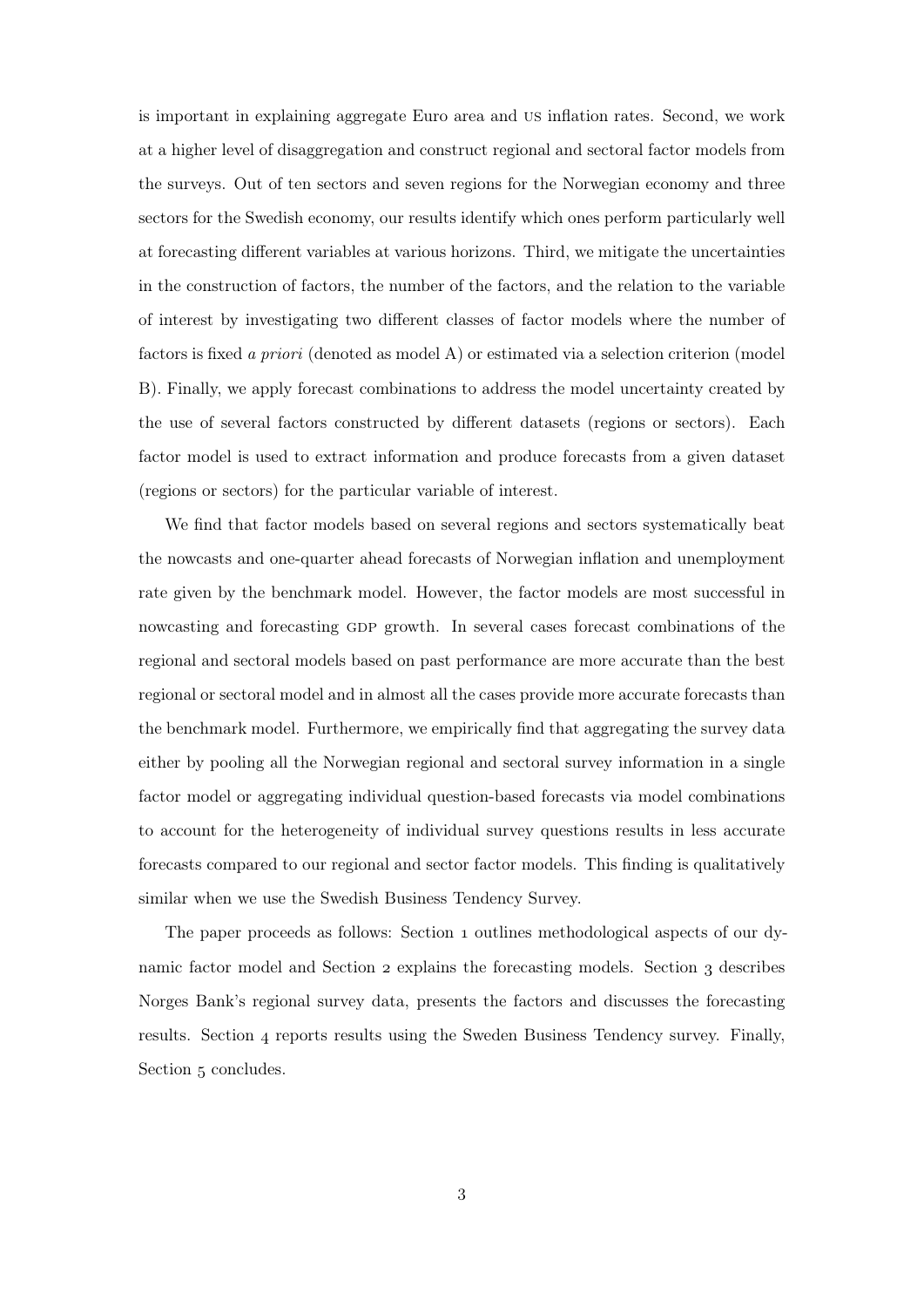### A Dynamic Factor Model

The increasing availability of information on economic activities and their disaggregate components make factor models a very attractive approach for handling macroeconomic data. Applying a factor model to a large dataset of possibly correlated variables reduces the dimension of the dataset while retaining as much of the variation in the data as possible. This reduced form can be useful for forecasting, since more parsimonious models reduce the estimation errors and may yield more accurate forecasts.

We apply the approximate dynamic factor model of Doz, Giannone, and Reichlin (2011), which is a two-step estimator based on the Kalman filter. Let  $X_t^j$  be an N-dimensional multiple time series of variables (survey questions) from a region or a sector j, observed for  $t = 1, ..., T$ .  $X_{it}^{j}$  is the observation for variable i at time t, where  $i=1,\ldots,N$ .  $X_t^j$  $t<sub>t</sub><sup>j</sup>$  could then be described as an approximate dynamic factor model:

$$
X_t^j = \chi_t^j + e_t^j = \Lambda F_t^j + e_t^j,\tag{1}
$$

$$
F_t^j = AF_{t-1}^j + Bu_t^j,\t\t(2)
$$

where  $e_t^j = (e_1^j)$  $(e_1^j, \ldots, e_N^j)^t$  is the  $N \times 1$  idiosyncratic disturbance term, which has zero expectation and a covariance matrix  $\Sigma_{ee}^j$  (see Forni, Giannone, Lippi, and Reichlin, 2009, for details).  $F_t^j = (f_1^j)$  $\hat{f}_{1t}^j, \ldots, \hat{f}_{pt}^j$ ' is  $\rho \times 1$ , where  $\rho$  is the number of estimated common factors. A is the  $N \times \rho$  factor loading matrix which consists of eigenvectors corresponding to the  $\rho$  largest eigenvalues of the sample variance-covariance matrix of  $X_t^j$  $t^j$ ,  $\Sigma^j_{XX}$ . *B* is a  $\rho \times q$  matrix of full rank q, and q is the number of common shocks in the economy. A is a  $\rho \times \rho$  matrix and all roots of  $\det(I_{\rho} - Az)$  lie outside the unit circle, and  $u_t^j$  $\frac{\jmath}{t}$  is the shock to the common factors and is a white-noise process. When  $\rho$  is large relative to q, this model aims at capturing the lead and lag relations along the business cycle.

Equations  $(1)$  and  $(2)$  are estimated by a two-step procedure. First, the parameters are estimated by ordinary least squares on principal components extracted from the full dataset. Second, the parameters are replaced with their consistent estimates obtained from the first step and the factors are estimated recursively using Kalman filtering techniques.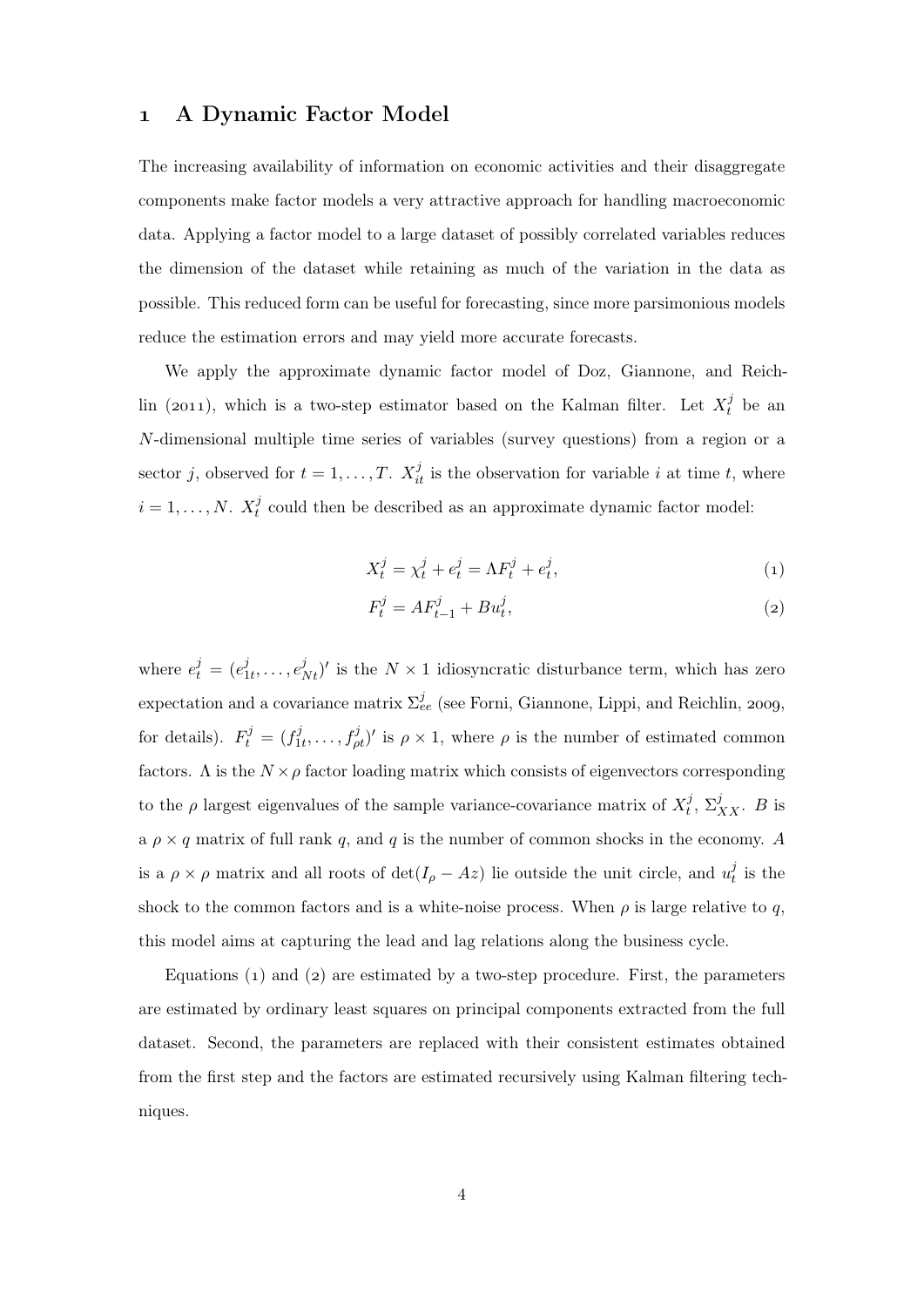## Forecasting

This paper's ultimate goal is to forecast inflation, GDP growth, and the unemployment rate for Norway and Sweden using the factors derived from the surveys. We produce nowcasts of the current quarter in addition to one-, two-, three-, and four-quarter ahead forecasts for a total of five horizons. Survey data are available at the end of the second month of the current quarter and we use this information in nowcasting and forecasting.

We compare two different factor models with an autoregressive benchmark model. The lag length of the dependent variable,  $y_t$ , is chosen by the Bayesian information criterion (bic) and is restricted to be between one and four:

$$
y_t = \gamma_0 + \gamma_1(L)y_{t-1-h} + \varepsilon_t,\tag{3}
$$

where L is the lag operator,  $t = 1 + h, \ldots, \tau - 1$ ,  $h = 0, \ldots, 4$ , and  $\tau = \underline{t}, \ldots, \overline{t}$  with  $t$  and  $\bar{t}$  the first and last quarter to be forecasted. Thus, the largest model includes a constant and four lags of the dependent variable, while the smallest model only includes a constant and one lag.<sup>1</sup> We denote the  $h$ -step-ahead forecast of the dependent variable as  $\hat{y}_{\tau+h}$ . All the forecasts are based on h-step-ahead direct linear projections.

The first factor model, *Model A*, includes the first factor for a region or sector j,  $f_{1,t}^j$ , in addition to lags of the dependent variable as chosen in the benchmark model:

$$
y_t = \alpha_0 + \alpha_1(L) f_{1,t-h}^j + \alpha_2(L) y_{t-1-h} + \varepsilon_t^A.
$$
 (4)

Model A restricts both the first factor and the dependent variable to having between one and four lags, the same limits as in the benchmark model. We choose the lag structure by minimizing the bic criterion. We denote direct forecasts from Model A using factors from region or sector  $j$  as

$$
\hat{y}_{j,\tau+h}^A = \hat{\alpha}_0^h + \hat{\alpha}_1^h(L)f_{1,\tau}^j + \hat{\alpha}_2^h(L)y_{\tau-1}.
$$
\n(5)

The second and more general factor model, *Model B*, includes from one to five con-

<sup>&</sup>lt;sup>1</sup>The BIC selects three, one, and two lags respectively for inflation, GDP growth and unemployment for Norway and one, three, and two for Sweden.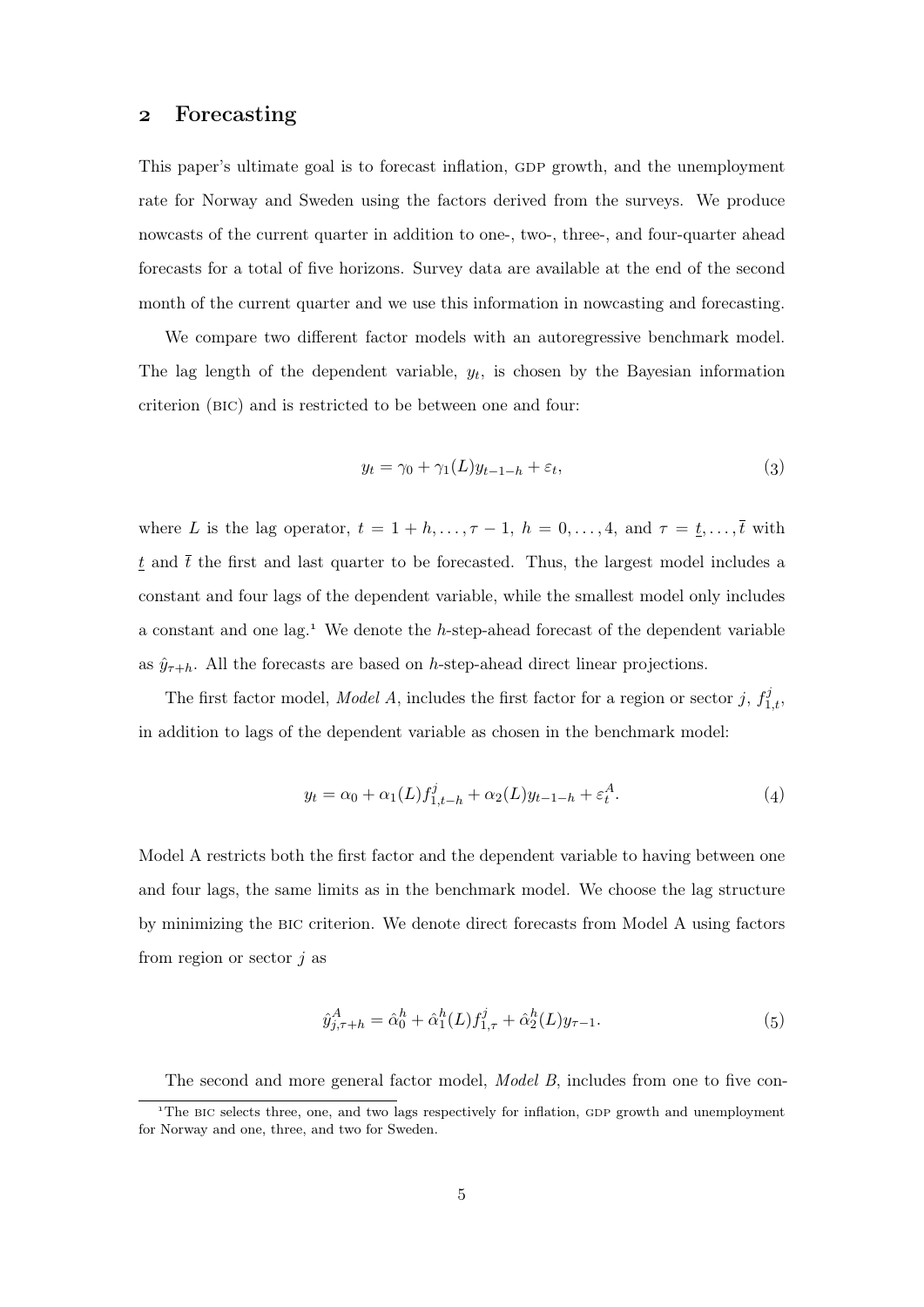temporaneous factors in addition to the lags of the dependent variable chosen in equation  $(3)$ :

$$
y_t = \beta_0 + \beta_1 F_t^j + \beta_2(L) y_{t-1-h} + \varepsilon_t^B.
$$
 (6)

 $\beta_1$  is a  $1 \times \rho$  vector, and  $F_t^j$  $t_i^j$  is a  $\rho \times 1$  vector of factors for region or sector j. The number of factors,  $\rho$ , and the autoregressive lags are again determined by the BIC, where the smallest model only consists of a constant and the first factor and the largest model includes four lags of  $y_t$  and five contemporaneous factors. We denote forecasts from Model B using factors from region or sector  $j$  as

$$
\hat{y}_{j,\tau+h}^B = \hat{\beta}_0^h + \hat{\beta}_1^h F_\tau^j + \hat{\beta}_2^h(L) y_{\tau-1}.
$$
\n(7)

When forecasting the same variable using different information sets and forecasting models, combining all of them might produce a better forecast. Timmermann  $(2006)$  (and references therein) gives several reasons for why a combination of individual forecasts may be favorable. The two most relevant arguments for this paper are that firstly individual forecasts might be affected differently by structural breaks, and thus a combination of forecasts will outperform the individual ones. Secondly, forecasting models might be subject to an unknown misspecification bias (for example, related to how the region or sector individual models are constructed), and using a combination of models can be seen as a more robust method to guard against such biases. In empirical studies, forecast combinations have been found to outperform individual forecasts (again see Timmermann (2006) and the references therein). Specifically for one of the paper's variables of interest, Bjørnland, Gerdrup, Jore, Smith, and Thorsrud (2009) find that forecast combinations outperform the Norges Bank's own point forecast for Norwegian inflation.

Instead of considering factor models and forecast combinations as competing forecasting methods, we propose a merger of the two approaches. For each class of models (A and  $B$ ), we combine forecasts from the different (regional and sectoral) models at time  $t$ for horizon  $h$  as a weighted average,

$$
\tilde{y}_{\tau+h}^i = \sum_{j=1}^J w_{j,\tau+h}^i \hat{y}_{j,\tau+h}^i,\tag{8}
$$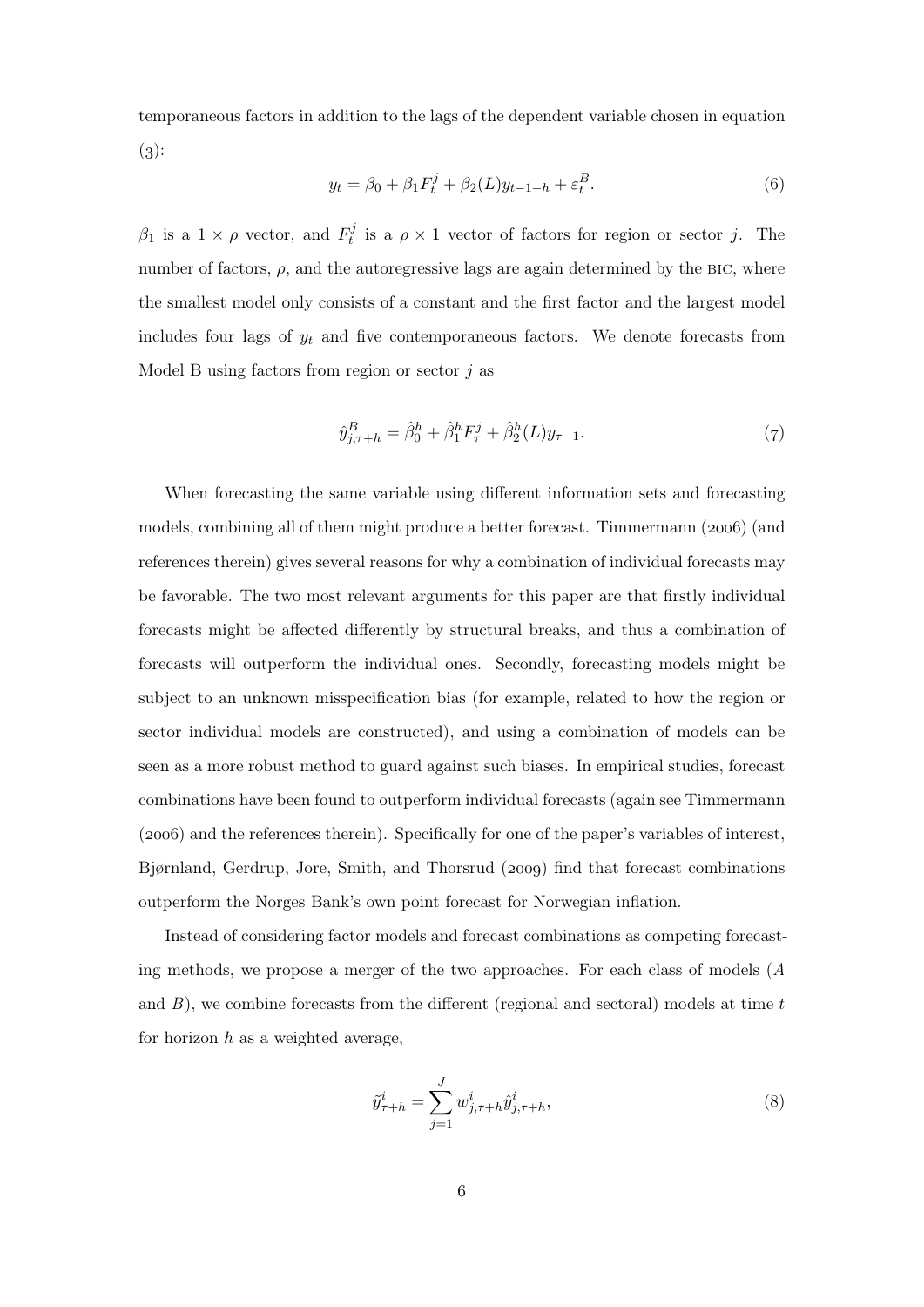where  $w_{j,\tau+h}^{i}$  are the weights, J is the number of regions and sectors, and  $i = A, B$ . We consider two different weighting schemes. The first and the simplest way of combining forecasts is to assign equal weights to the individual forecasts,  $w_{j,\tau+h}^i = 1/J$ , denoted as fc-ew. For point forecasting, equally weighted combinations have been found to be surprisingly effective (Clemen,  $1989$ ). The second combination scheme, originally proposed by Bates and Granger  $(1060)$ , is to assign weights according to the region's or sector's relative prediction squared errors:

$$
w_{j,\tau+h}^{i} = \frac{1/\text{MSPE}_{j,\tau-1}^{h,i}}{\sum_{m=1}^{J} \left(1/\text{MSPE}_{m,\tau-1}^{h,i}\right)}
$$
(9)

where  $MSPE^{h,i}_{j,\tau-1}$  is the forecast's mean squared prediction error (MSPE) for region or sector j for up to time  $\tau - 1$  and horizon h. Forecasts that have relatively low MSPEs are thus assigned a higher weight in the combination than forecasts with relatively high mspes. We denote this forecast combination method as fc-mspe.

## The Norges Bank's Regional Survey

In 2002, Norges Bank established regional networks of enterprizes, organizations, and local authorities throughout Norway. By conducting interviews with its contacts, Norges Bank obtains information concerning their current economic situation and their plans for the coming months. The survey reflects the production side of the economy both geographically and sectorally by dividing the country into  $R = 7$  regions: Inland, Mid-Norway, North, North-West, South, South-West and East, and  $S = 10$  sectors: 1) building and construction,  $2$ ) manufacturing (including the subsectors of  $3$ ) domestically oriented manufacturing,  $\alpha$  export industry, and  $\beta$  oil industry suppliers),  $\beta$  public sector,  $\gamma$  services (with the subsectors: 8) household services ( $B2C$ ) and 9) corporate services ( $B2B$ )) and 10) retail trade. Sectors that are not represented include the oil industry, overseas shipping, agriculture, and other primary industries. The oil industry and overseas shipping are excluded because the regional networks only concentrate on the developments and activities pertaining to the mainland economy. The primary industries are strongly regulated and do not necessarily reflect developments in the business cycle. All sectors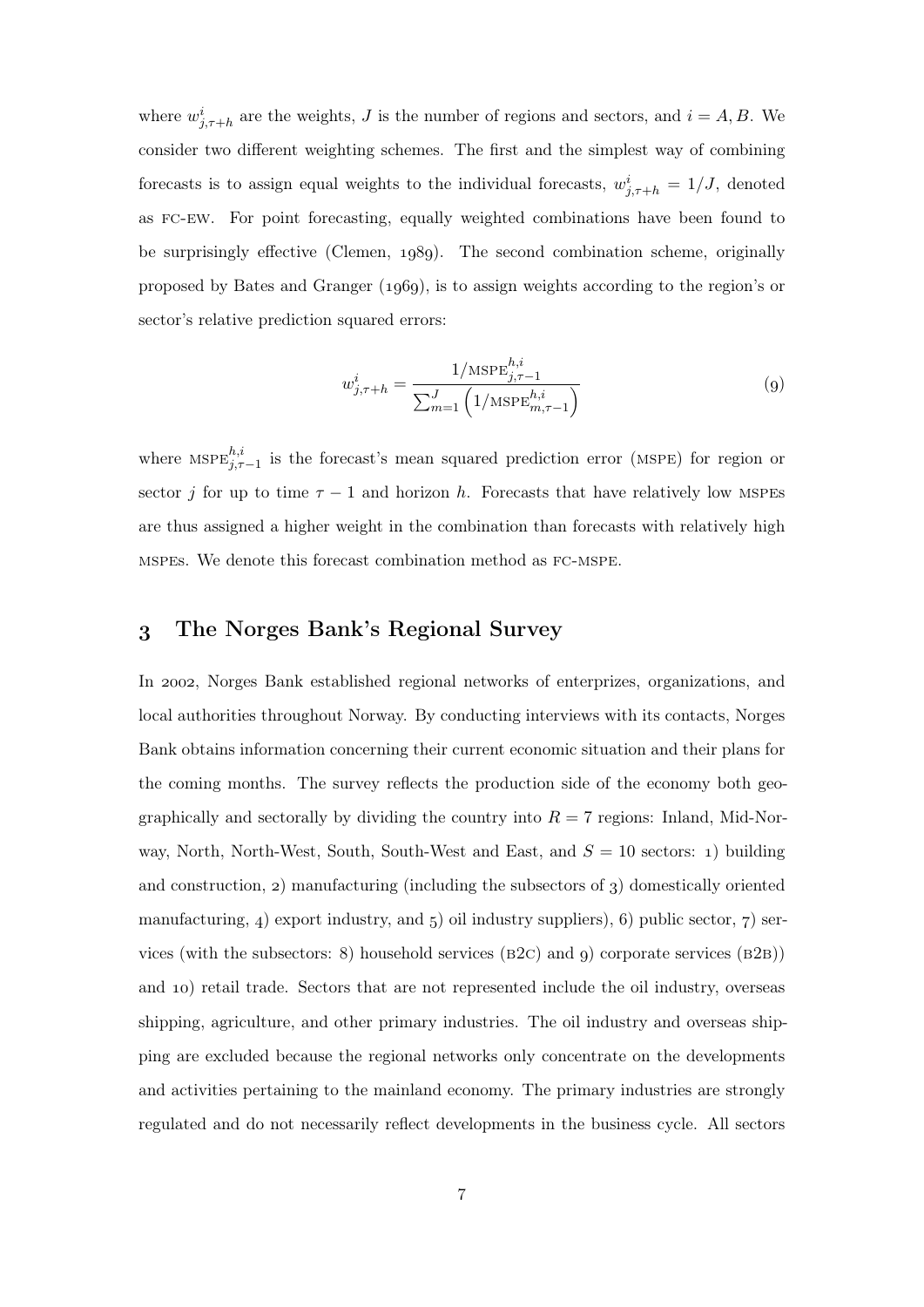and subsectors in the survey are represented in each region, with the exception of the oil industry suppliers, which are not represented in the Inland and North regions.

The interviews consist of 11 questions in total (see Table A<sub>1</sub> in the Appendix for these specific questions). However, all  $11$  questions are not posed to all sectors (see Table A $2$  in the Appendix). In particular, the manufacturing sector has different questions than the subsector of domestically oriented manufacturing, the export industry, and oil industry suppliers. The same holds for the service industry and its subsectors  $B2C$  and  $B2B$ . In total there are 60 combinations of questions and sectors. Questions I, IV, VII, and VIII are backward-looking, questions II, III, V, and XI are forward-looking, while timing is not specified for the other questions.

For each question, Norges Bank maps the responses on a scale that ranges from – to  $+5$ , where  $+1$  corresponds to an annualized quarterly growth rate of  $1-3$  percent, and  $+5$  corresponds to a growth of more than 9 percent. An annualized quarterly decrease of  $1-3$  percent is reported as  $-1$ , whereas a decrease of nine percent or more corresponds to  $-5$  on the regional network scale (Brekke and Halvorsen, 2009).

The questions related to capacity utilization, labor supply, and retail prices for next twelve months are conducted in a different manner. For the question concerning labor supply, the survey asks whether the firm or industry contact thinks the labor supply will be a limiting factor for production or turnover if there is a rise in demand. Norges Bank computes the difference between the number of contacts who answer "yes" and "no" as a fraction of the total number of responses. The firms are also asked about capacity utilization and whether the firm will find it difficult to meet a rise in demand. The possible answers are "no" problems, "some" and "considerable" problems to meet the potential rise in demand. Norges Bank calculates a diffusion index as the difference between the number of contacts answering "considerable" or "some" problems within a given region and sector as a fraction of the total contacts within each sector and region.<sup>2</sup> Finally, the last variable calculated concerns retail prices over the previous and the coming 12-month period. The contacts are asked whether they did change prices over the previous period

Unfortunately, we do not have access to results on the firm level, but only have results aggregated up to the regional and sectoral level. Norges Bank's regional survey analysts perform the aggregation from the firm level to the regional and sectoral level based on the firm's size, and general tendencies in the regions and sectors. All of these values are estimated by using discretionary judgement and are not publicly available.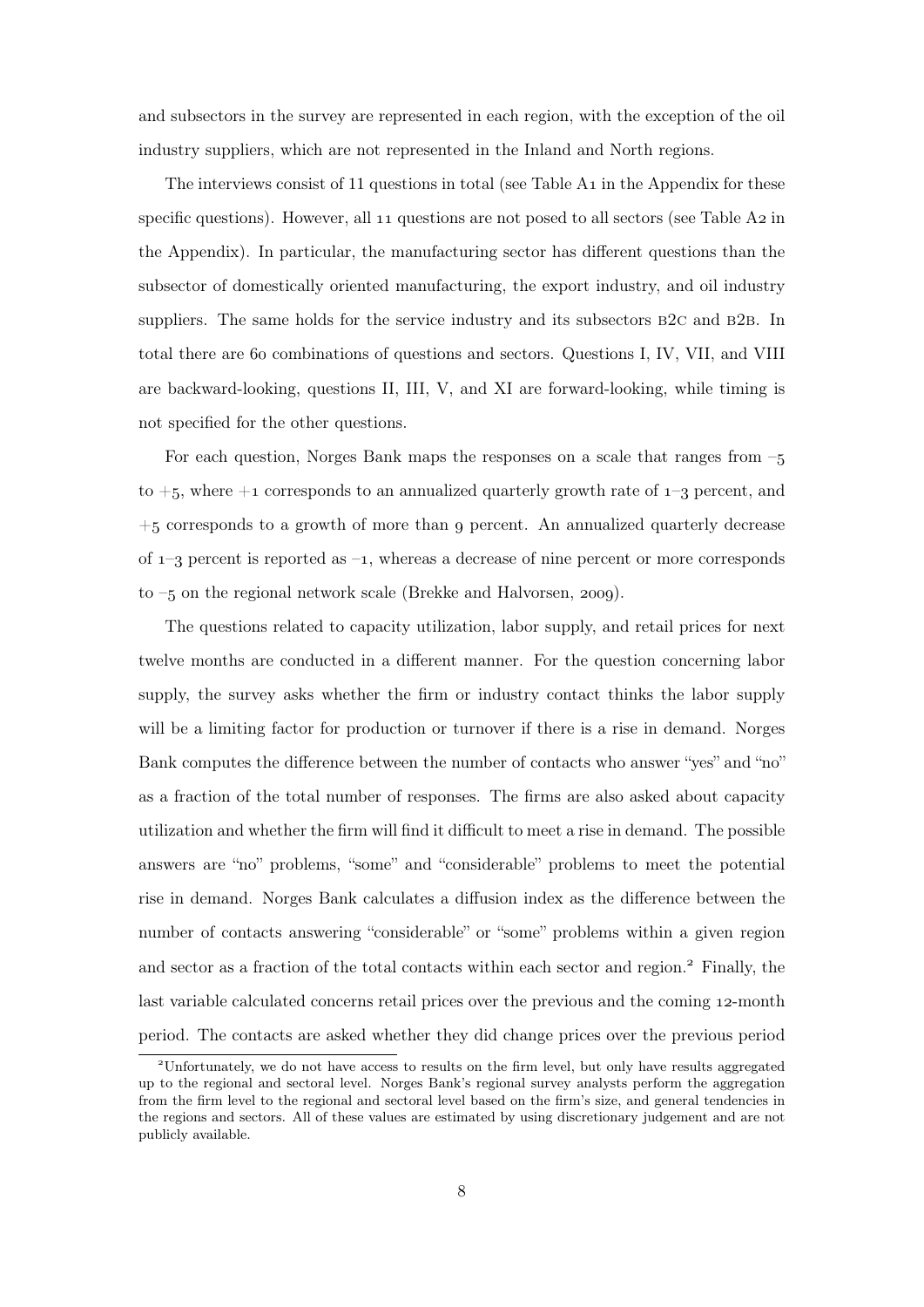and they expect that their own retail prices will be "higher", stay "unchanged" or be "lower". Again, we calculate a diffusion index as the difference between those contacts expecting higher and lower prices over the next 12 months as a fraction of total answers within each sector and region.

In order to make the regional survey dataset ready for factor estimation, we group and split the dataset into the following dimensions: for each region  $R$   $(R = A, \ldots, G)$ , we make a panel dataset of all variables for all sectors denoted  $X<sup>R</sup>$ . Likewise, for each sector  $S$  ( $S = 1, \ldots, 10$ ), we create a panel dataset of all variables for all regions denoted by  $X^S$ . For each region the number of variables, N, is 60 (the number of combinations of sectors and questions in Table A2) apart from Inland and North regions which each has variables due to the absence of oil industry suppliers. For each sector the number of variables ranges between  $77$  for retail trade (11 questions  $\times$  7 regions) and 20 for suppliers to the oil industry suppliers (4 questions  $\times$  5 regions). Grouping all the information into a unique dataset results in  $777$  variables.

Since the Norges Bank's regional survey began in 2002, each year there have been between four to six rounds of interviews. In total, our data is based on  $47$  interview rounds, with the last round conducted in May 2012. The results from these rounds are then transformed into quarterly data to match the frequency of the dependent variables we want to forecast. The frequency transformation is a weighted average of data from one or more interview rounds, depending on which months the different interviews took place. We thus end up with a panel dataset of observations for ten sectors in seven regions over 40 quarters, from  $2002:Q_3$  to  $2012:Q_2$ . However, four of the questions (no. V employment next 3 months, no. IX labor supply, no. X capacity utilization, and no. XI product prices next 12 months) were not available until the first interview round of 2005. For these questions we have thus  $27$  observations for each sector and region.

The Norges Bank's regional survey is conducted each quarter during the first and the second month , and this timing poses various possibilities regarding what horizon to forecast. Lui et al.  $(2010b)$  discriminate among questions and just focus on those which provide information on the previous three months and the coming three months. By comparing answers to quantitative survey data, Lui et al. (2010b) investigate whether qualitative projections are formed "rationally"; see also Pesaran and Weale (2006). Such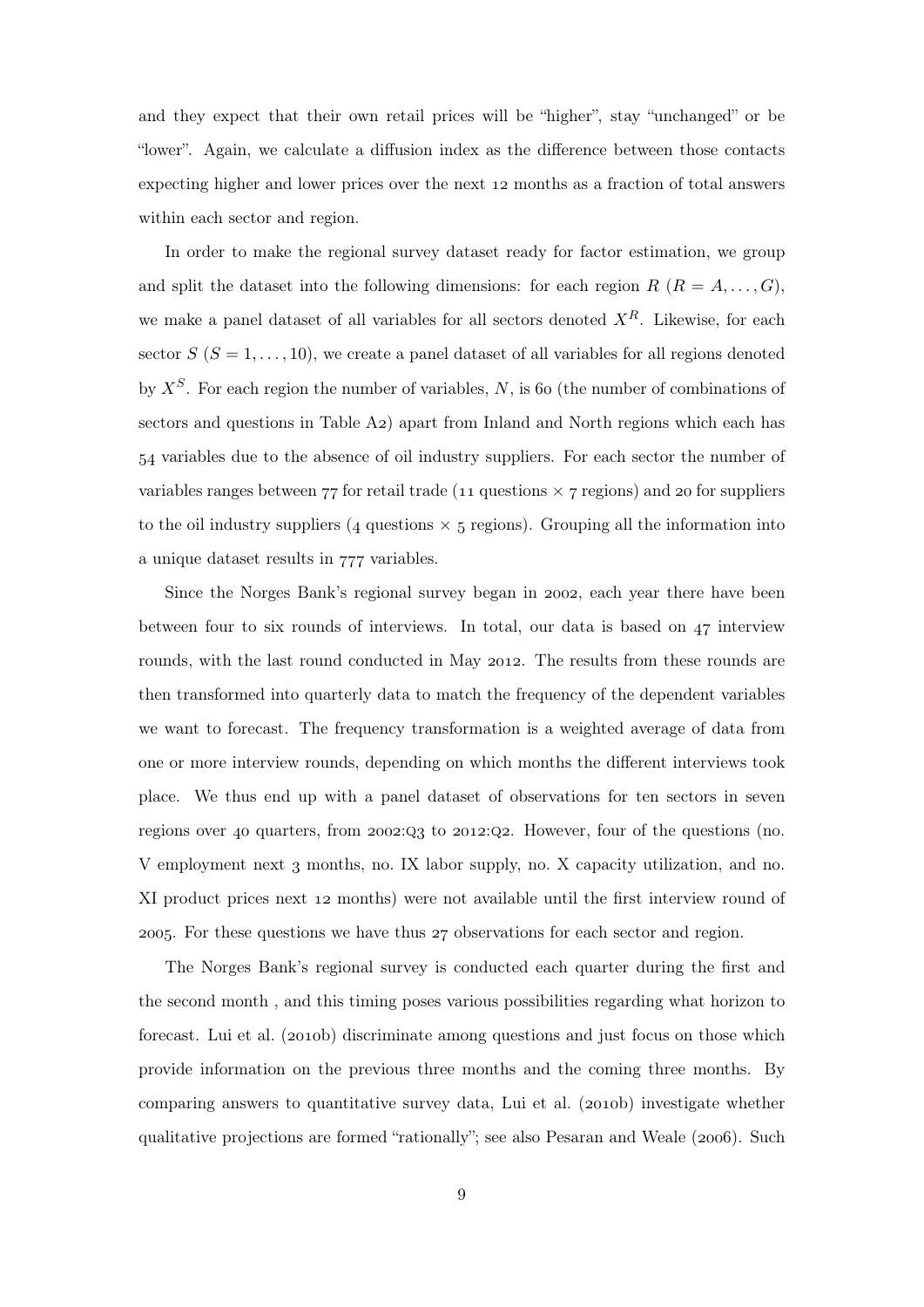questions pertaining to short-run quarterly results and projections could be considered as natural choices for nowcasting macroeconomic variables. Hansson et al.  $(2005)$  extend the set of questions and work with backward- and forward-looking questions. Their analysis uses each set separately, constructs factors from each of the two groups, and makes forecasts up to eight-quarters ahead. We do not apply such timing separation and instead when computing regional and sectoral factors combine all the questions in the dataset, as in Matheson, Mitchell, and Silverstone (2010) and focus both on nowcasting and on forecasting macroeconomic variables. Therefore, we do not investigate whether some questions are more "rational" for specific horizons. There are several justifications for this decision. First, the Norges Bank's regional survey was originally conducted more frequently, up to six rounds of interviews each year, and this frequency might have created issues with survey agents allocating the proper timing information to each question. See Bertrand and Mullainathan  $(2001)$  for a general discussion of the fact that respondents do not always mean what they say when subjectively replying to surveys. Second, several questions are not posed to all the sectors (see Table  $A_2$ ) and therefore we might miss data for some sectors.

#### . The Regional and Sectoral Factors

For each region or sector we can extract up to  $\rho$  factors, where  $\rho$  is fixed a priori. The first factor seems to explain, on average, about 53 percent of the variation in the datasets. The marginal contribution of the second factor is around 21 percent. When we include five factors, together these explain almost 93 percent of the variation among the datasets. There is little variation between the different sectors and regions in this respect.

When estimating the factor model we must take account of the four questions which were not available until  $2005:Q1$  (see above). To handle this issue the factors are first estimated from  $2002:Q_3$  to  $2004:Q_3$  using the available series, and then a new estimation of the factors for the time span 2004:Q4 to 2012:Q2 using all variables included in  $X^j$ .<sup>3</sup> The factors are then concatenated to series ranging over the full sample, i.e. from  $2002:Q_3$ to 2012:Q2.

 $3$ The reason why the sample is split after  $2004:Q_3$ , is because the results of the first interview round in 2005 is given a weight of two-thirds when calculating the results for  $2004:Q4$ .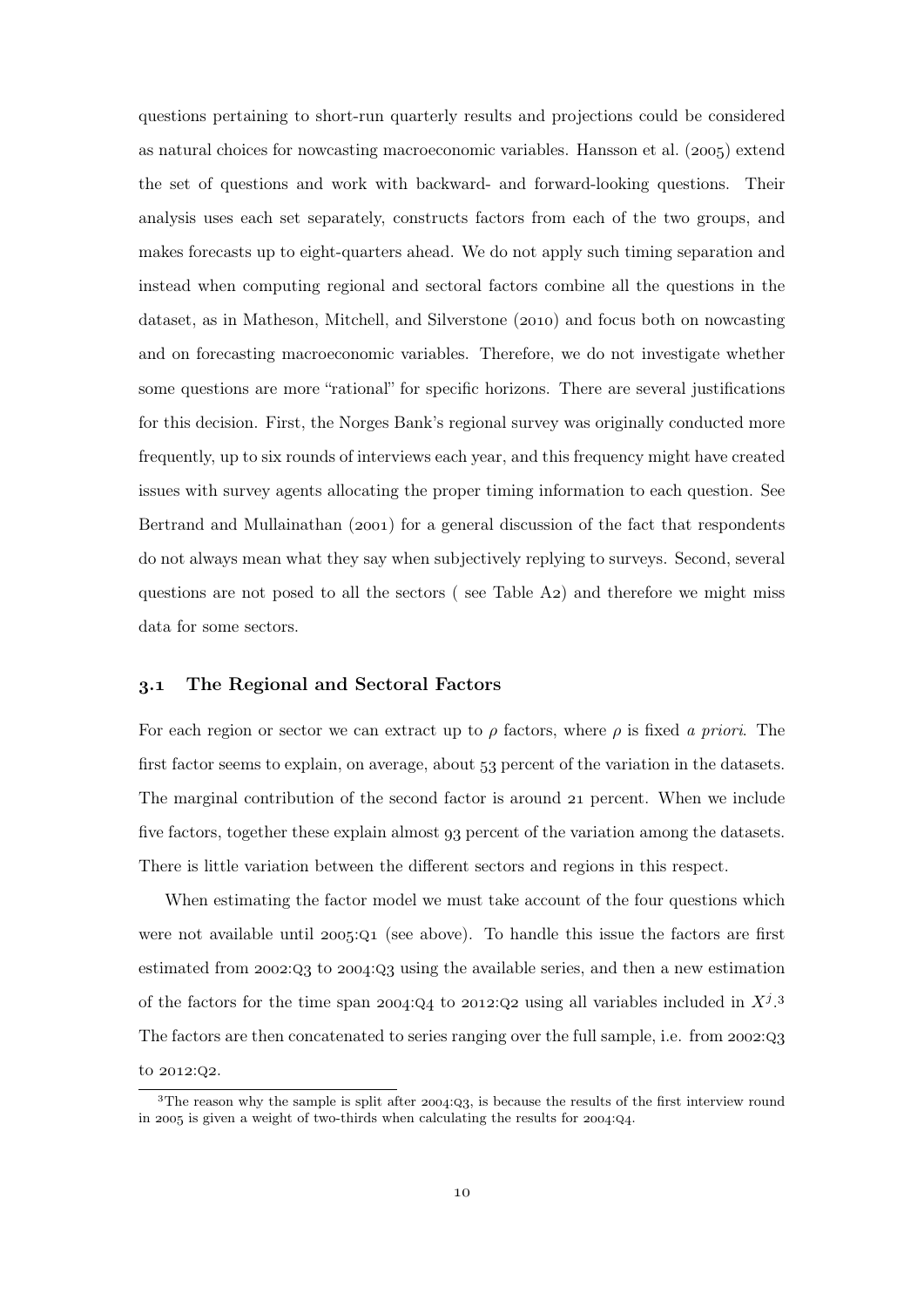**Figure 1:** Plots of the first factor for all regions,  $f_{1t}^R$ , in the top panel, and the first factor for all sectors,  $f_{1t}^S$ , in the middle and bottom panels.



Source: Norges Bank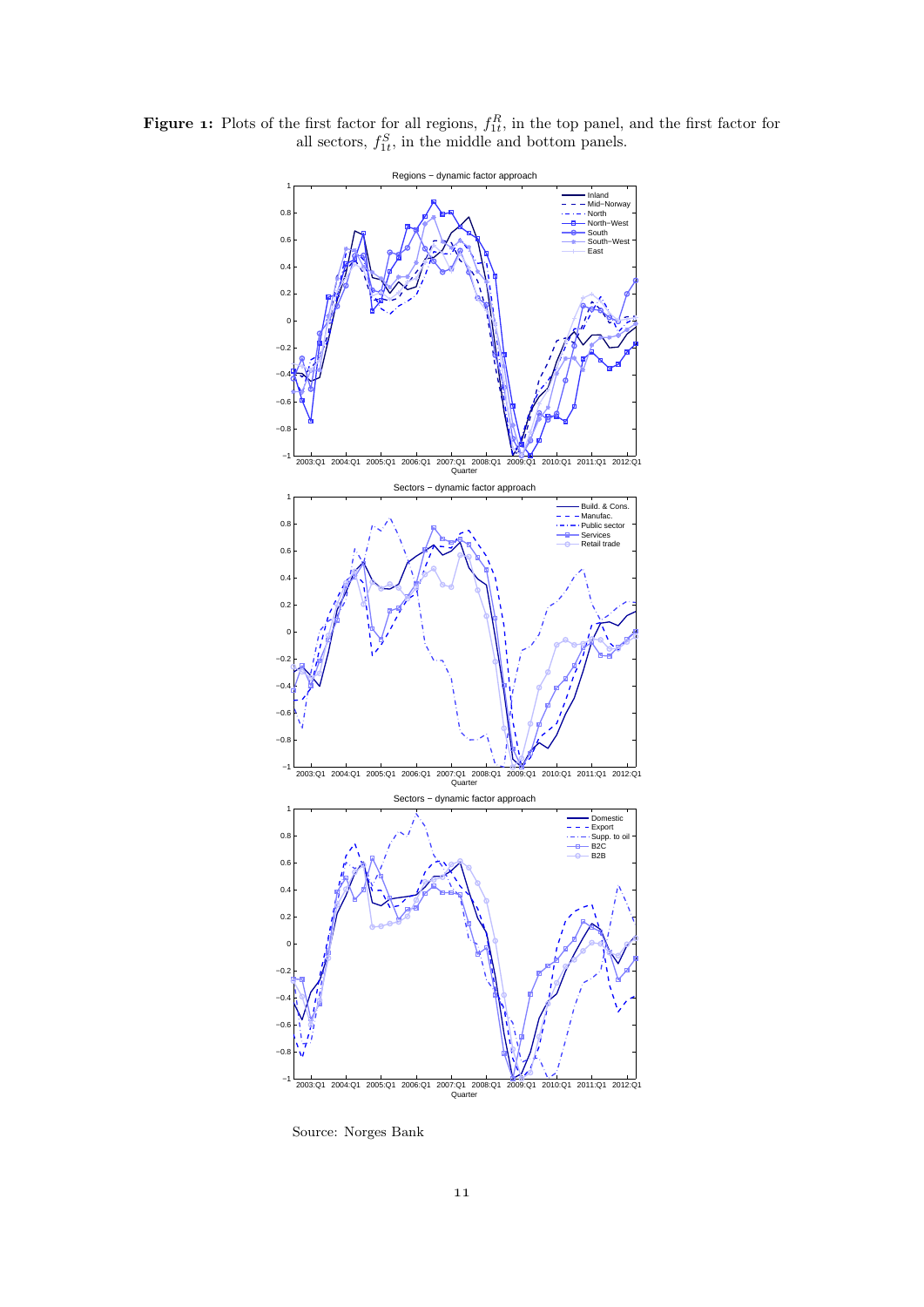Figure 1 displays plots of the first factor for each region,  $f_{1t}^R$ , in the top panel and each sector,  $f_{1t}^S$  in the middle and bottom panels. The factors are standardized by dividing them by the largest absolute value of each (regional or sectoral) factor, and thus vary between  $-1$  and 1. The regional factors show very similar patterns for all the seven regions, meaning that they initially surged from a low level. When the financial crises hit in  $2008:Q_3$  the regional factors all fell rapidly before picking up over the last two years, 2011-1012. The middle and bottom panels in Figure 1 show each sector's first factors. There is more variation between the sectoral factors than the regional ones. The public sector factor differs most from the others declining from 2005 to 2008 while the other sectors increased. When the financial crises hit in 2008, the public sector factor surged sharply while the first factors for the other sectors declined. The factors in the bottom panel are based on a smaller set of variables than the factors in the middle panel (see Table A<sub>2</sub>). We see that the factor for oil industry suppliers remained higher than the other sectoral factors during  $2005-2007$ .

Figure 2 plots the three variables we aim to forecast: year-on-year logarithmic CPI-ATE inflation, year-on-year logarithmic GDP growth, and the unemployment rate. CPI-ATE is the consumer price index adjusted for taxes and energy prices. Norway's economy expended from the end of  $2002:Q_4$  to  $2008:Q_2$ , with increasing GDP growth and a decreasing unemployment rate after 2006. From the start of the Great Recession in  $2008:Q_3$  we see an increase in the unemployment rate and a sharp decrease in GDP growth. Inflation fell to almost zero percent during the initial two years of the sample, but then increased to around 2 percent. GDP growth is the most volatile variable.

Table 1 reports correlation coefficients between the first factors and the macro variables. There is a strong correlation between all first factors and the business cycle. The regional factors have a correlation between  $0.59$  (North-West) and  $0.84$  (East) with inflation, close to  $0.9$  with GDP growth for all regions, but only between  $0.02$  and  $0.13$ (South) with the unemployment rate. The sectoral factors are also more correlated with GDP growth and inflation than with unemployment, but there is much more variation in the similar correlation coefficients among the sectors than among the regions. As already noted, the public sector is the outlier with correlation coefficients of  $0.67$  for unemployment and only 0.14 for GDP growth.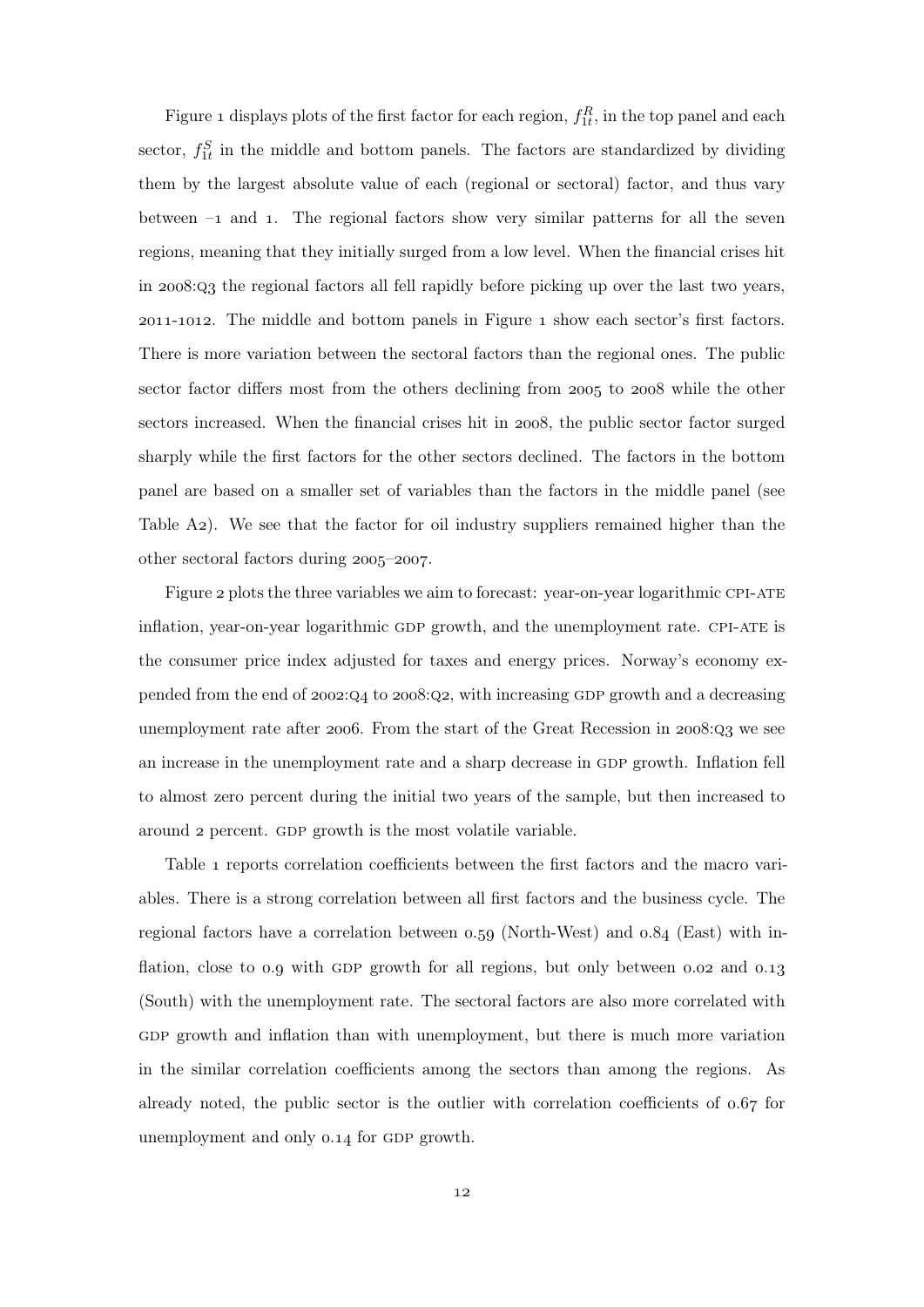

Figure 2: CPI-ATE inflation, GDP growth and the unemployment rate.

Source: Statistics Norway

−1

Table 1: Correlations coefficients between the dependent variables and the first factors.

2003:Q1 2004:Q1 2005:Q1 2006:Q1 2007:Q1 2008:Q1 2009:Q1 2010:Q1 2011:Q1 2012:Q1 −4

Quarter

| Region/Sector                  | Inflation | GDP $growth$ | Unemployment |
|--------------------------------|-----------|--------------|--------------|
| A Inland                       | 0.72      | 0.87         | 0.03         |
| B Mid-Norway                   | 0.83      | 0.85         | 0.10         |
| C North                        | 0.76      | 0.85         | 0.02         |
| D North-West                   | 0.59      | 0.83         | 0.08         |
| E South                        | 0.81      | 0.88         | 0.13         |
| F South-West                   | 0.74      | 0.88         | 0.02         |
| G East                         | 0.84      | 0.89         | 0.08         |
| 1 Building and cons.           | 0.71      | 0.91         | 0.01         |
| 2 Manufacturing                | 0.58      | 0.81         | 0.22         |
| 3 Domestically oriented manuf. | 0.84      | 0.87         | 0.14         |
| 4 Export industries            | 0.82      | 0.76         | 0.17         |
| 5 Suppliers to oil ind.        | 0.75      | 0.81         | 0.20         |
| 6 Public sector                | 0.57      | 0.14         | 0.67         |
| 7 Services                     | 0.66      | 0.87         | 0.11         |
| $8$ Services – $B2C$           | 0.82      | 0.72         | 0.32         |
| $9$ Services – $B2B$           | 0.74      | 0.89         | 0.05         |
| 10 Retail trade                | 0.77      | 0.87         | 0.15         |

To extract information from the composition of each factor, we analyze which variables, within each sector or region, contribute most to each factor. We regress each first factor,  $f_1^j$  $j_t$  on a constant and on each variable,  $X_{it}^j$ . A significant  $R^2$  indicates that the variable is an important component of the factor, and can thus be interpreted as a driving force of that factor (Stock and Watson, 1998). The top panel of Table A3 in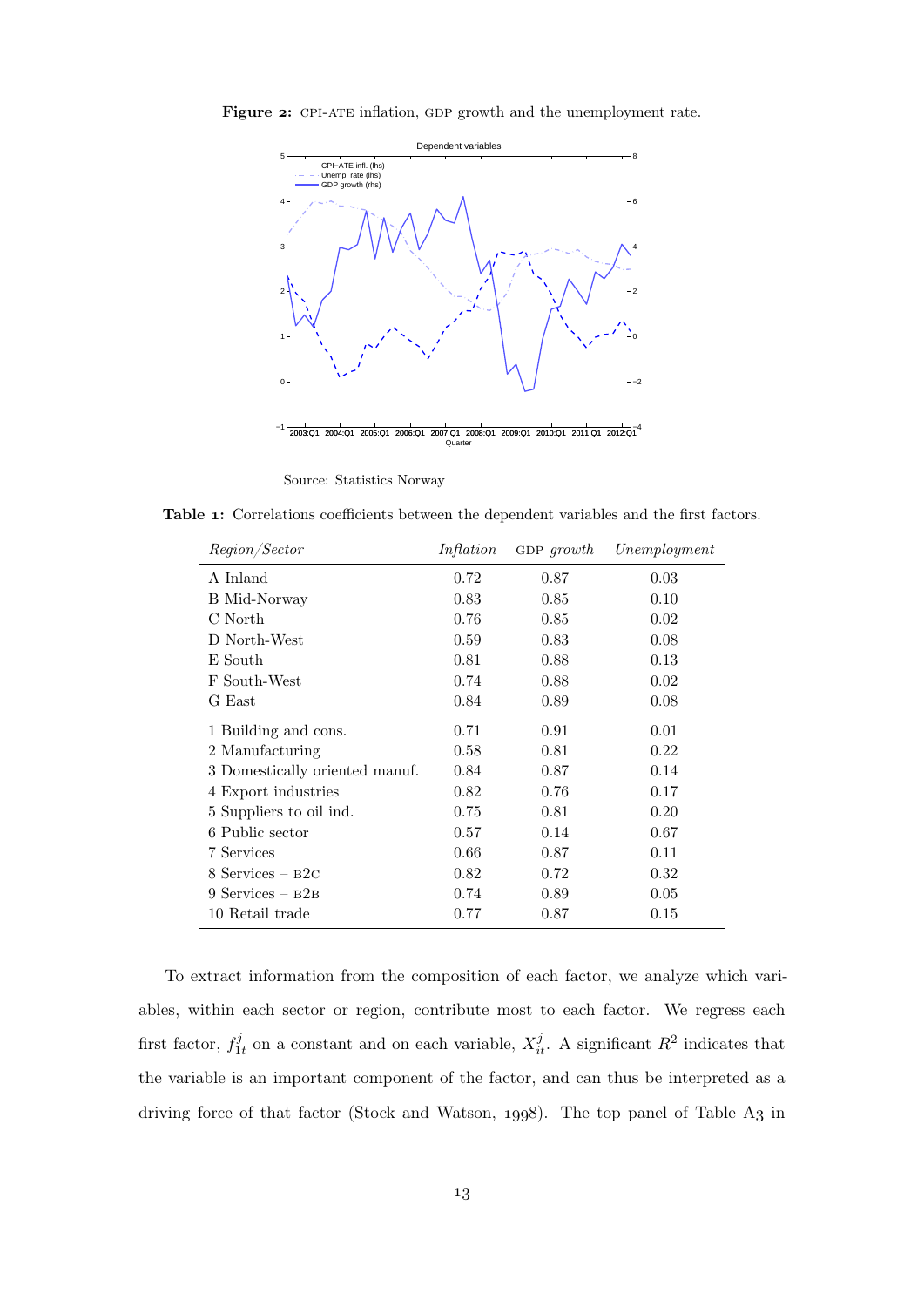the Appendix reports  $R^2$  for all regions and sectors, and gives an overview of which of the variables load the regional and sectoral factors. We see that all regions and sectors load questions I, II, and VII. Only building and construction and the public sector load variable VI (wage growth). No sector or region load the forward-looking variable XI (product prices next  $12$  months). The public sector loads only variable VI (wage growth) in addition to IX (labor supply).

Likewise, the middle panel shows which regions are important for the sectoral factors. We see that all regions affect the first factor for all the sectors, apart the public sector for South and services –  $B2C$  for South-West. The factor for building and construction is particularly important for the region South and East, while manufacturing is important for North-West and South. Surprisingly, the factor for oil industry is not important for South-West. From the reverse perspective, we see from the bottom panel that all regions load sectors  $1-5$ , 7, 9 and 10. The services sector is particularly important for Mid-Norway, North-West and East.

#### . Forecasting Results

In this section we forecast CPI-ATE inflation, GDP growth, and the unemployment rate for Norway using the factors and forecast models derived above. CPI-ATE is the CPI adjusted for taxes and energy prices, GDP is the adjusted basic value for mainland Norway and is made stationary by calculating the yearly logarithmic growth, as is the cpi-ate. For unemployment, we use register-based unemployment at the end of the month (in percent), transformed into a quarterly series. The series is seasonally adjusted by x-12-arima, and is transformed into quarterly frequency before we calculate the logarithmic yearly growth rate. All data are collected from the Statbank of Statistics Norway. We divide the sample into two periods:  $2002:Q_3-2006:Q_4$  is used as in-sample period, and  $2007:Q_1-2012:Q_2$  is our forecasting period (22 quarters). Our experiments are pseudo real-time exercise as we do not consider real-time data for GDP growth, but rather use the  $2012:Q_3$  vintage of data.

To summarize, for each dependent variable (inflation, GDP growth, and unemployment) at each point in time, we produce  $17$  (regions and sectors)  $\times$  2 (models)  $\times$  5  $(horizons) = 170$  different factor model forecasts in addition to the benchmark forecasts.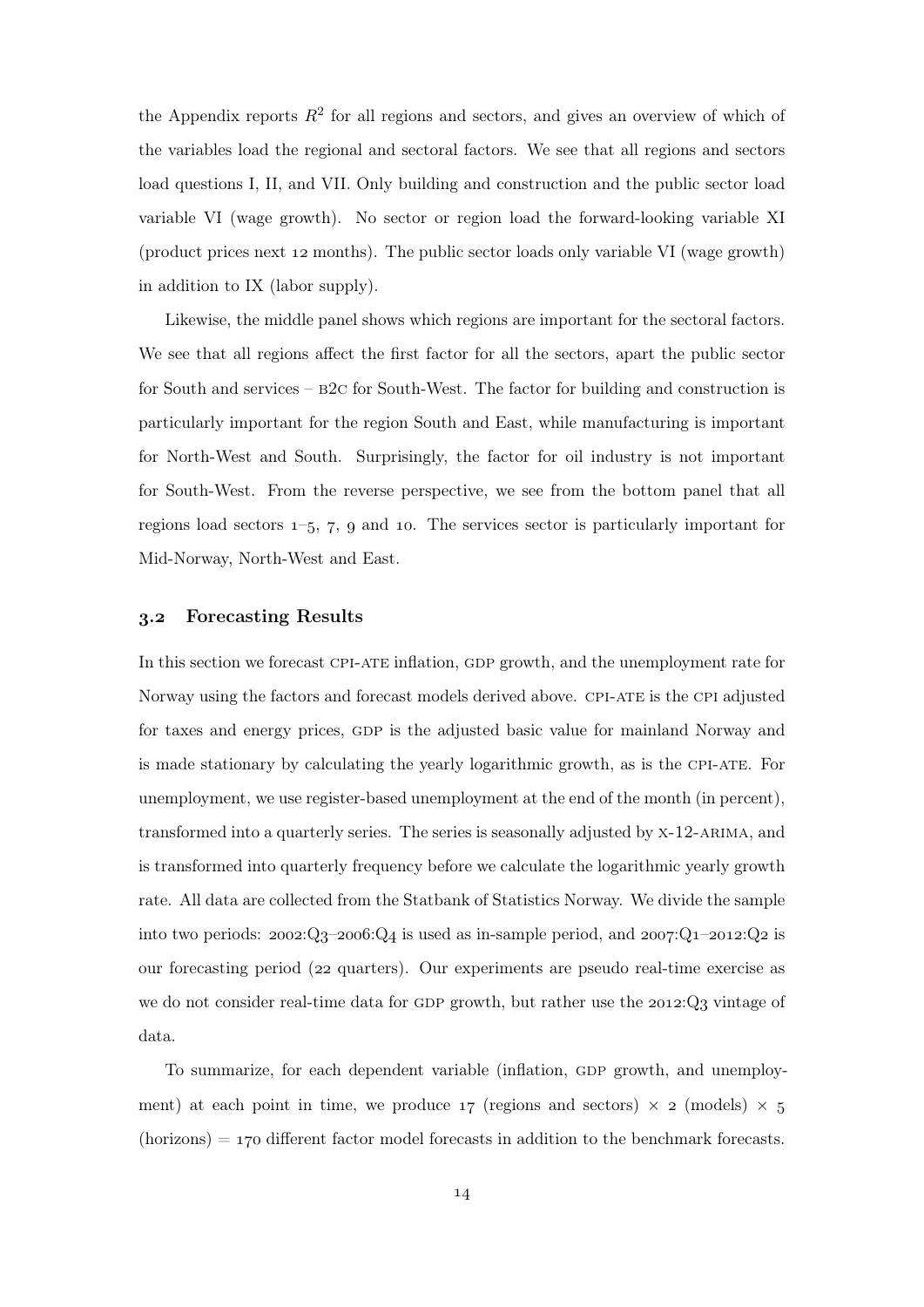We evaluate the forecasting performance by comparing the root mean squared prediction error (RMSPE) from each factor model with the RMSPE from the benchmark model. Tables  $A_4$  and  $A_5$  in the Appendix report the RMSPE of all the factor models relative to the rmspe of the benchmark model for the three dependent variables. The results of both forecast combination methods, fc-ew and fc-mspe, are reported at the bottom of each table. Following Clark and McCracken (2012) (and Groen, Paap, and Ravazzolo  $(2012)$  for density forecasting) we test the null of equal finite sample forecast accuracy, based on square prediction errors. This result is compared to the alternative that a model outperformed the AR benchmark by using the Harvey, Leybourne, and Newbold  $(1997)$ small sample correction of the Diebold and Mariano  $(1995)$  and West  $(1996)$  statistic-to-standard normal critical values.

One of the clear benefits of having disaggregate data is that it is possible to isolate the regions and sectors that are good predictors of the dependent variables. Table summarizes the forecasting performance using factors from the regions and the sectors. For each dependent variable the table shows the median relative RMSPE across models and horizons. The success rate (S-rate) is defined as the fraction of number of times a factor based forecast beats the benchmark, by regions and sectors as reported in Tables  $A_4$  and  $A_5$ . For example,  $70$  percent of the factor model forecasts beat the benchmark forecast for GDP growth when using factors for the Inland region. The median RMSPE is 0.87 implying that, on average, the gain from forecasting GDP growth using factors from the Inland region is 13 percent relative to the benchmark forecast.

When forecasting inflation, among the regional factor models only the South outperforms the benchmark, albeit with modest gains (9 percent). Among the sectoral models few specifications systematically outperform the benchmark model when forecasting inflation; Services– $B2B$  has the lowest RMSPE at 0.92. This finding is consistent with the fact that only Services–B2B loads variable XI, product-price next 12 months. Studying numbers in Table  $A_4$  shows that the forecasts are more accurate for all the five horizons we consider. However, when forecasting GDP growth, we see that all the regional factor models outperform the benchmark model forecast, and the gains are fairly large, in particular for Mid-Norway and East. All the sectoral factor models outperform the benchmark when forecasting GDP growth. Again, the gains are larger than when forecasting inflation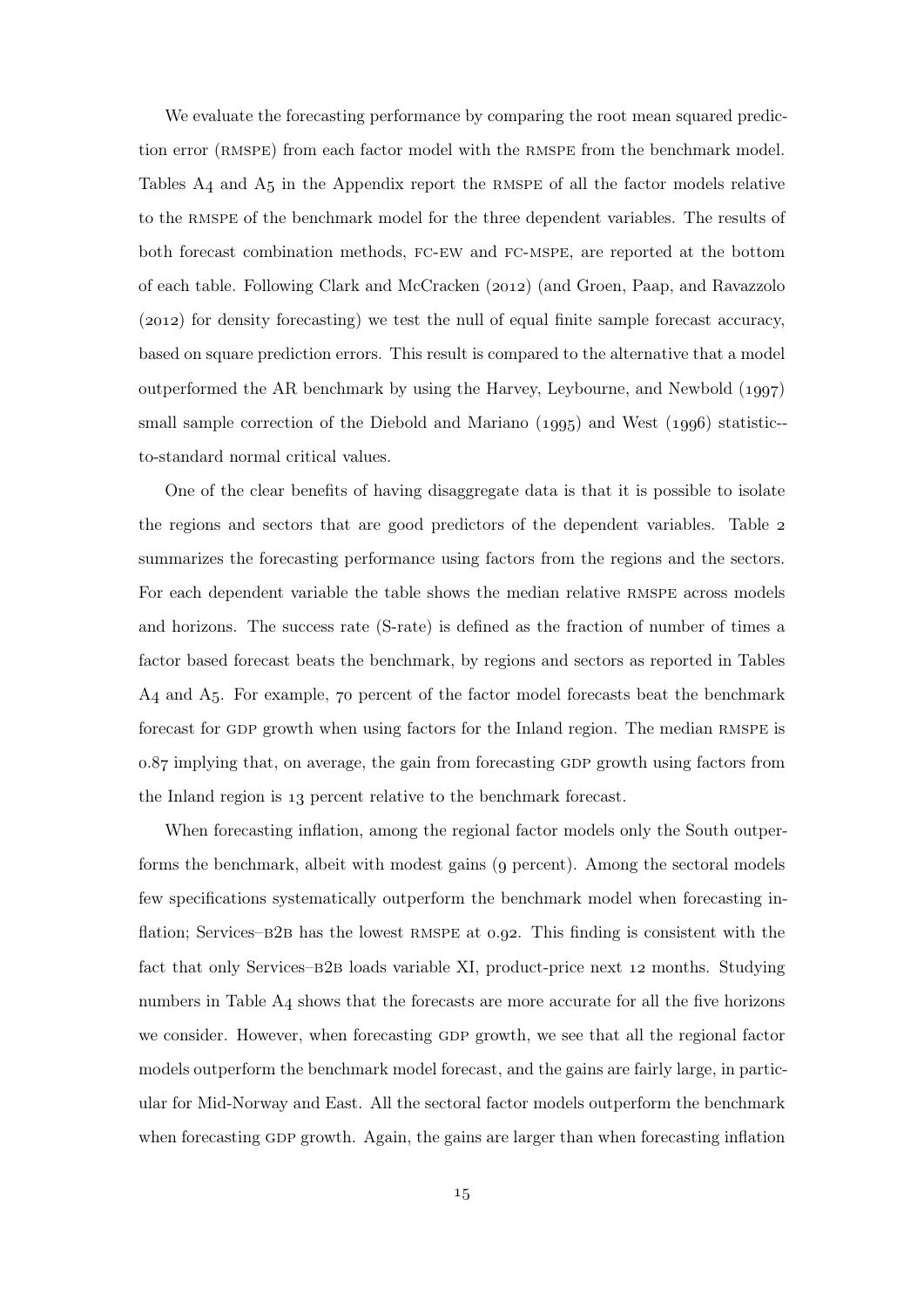|                                 | Inflation    |        | GDP growth   |        | Unemployment |        |
|---------------------------------|--------------|--------|--------------|--------|--------------|--------|
| <i>Region/Sector</i>            | <b>RMSPE</b> | S-rate | <b>RMSPE</b> | S-rate | <b>RMSPE</b> | S-rate |
| A Inland                        | 1.03         | 0.40   | 0.87         | 0.70   | 1.08         | 0.40   |
| B Mid-Norway                    | 1.08         | 0.30   | 0.72         | 1.00   | 0.91         | 0.60   |
| C North                         | 1.11         | 0.20   | 0.96         | 0.60   | 1.11         | 0.40   |
| D North-West                    | 1.17         | 0.10   | 0.86         | 1.00   | 1.01         | 0.50   |
| E South                         | 0.91         | 0.60   | 0.73         | 1.00   | 0.97         | 0.50   |
| F South-West                    | 1.02         | 0.50   | 0.80         | 1.00   | 1.09         | 0.40   |
| G East                          | 1.01         | 0.40   | 0.81         | 1.00   | 0.89         | 0.60   |
| 1 Building and construction     | 1.19         | 0.10   | 0.73         | 1.00   | 0.94         | 0.70   |
| 2 Manufacturing                 | 1.00         | 0.50   | 0.92         | 0.70   | 0.88         | 0.70   |
| 3 Domestically-oriented manuf.  | 1.06         | 0.40   | 0.68         | 0.90   | 0.94         | 0.50   |
| 4 Export industry               | 1.03         | 0.50   | 0.82         | 1.00   | 1.02         | 0.50   |
| 5 Suppliers to the oil industry | 0.95         | 0.60   | 0.84         | 1.00   | 1.22         | 0.00   |
| 6 Public sector                 | 0.95         | 0.90   | 0.97         | 0.60   | 1.05         | 0.30   |
| 7 Services                      | 1.05         | 0.10   | 0.84         | 0.80   | 0.83         | 0.70   |
| 8 Services-B <sub>2C</sub>      | 1.06         | 0.00   | 0.68         | 1.00   | 1.01         | 0.50   |
| 9 Services-B <sub>2B</sub>      | 0.91         | 0.80   | 0.79         | 0.80   | 0.94         | 0.60   |
| 10 Retail trade                 | 0.98         | 0.50   | 0.74         | 0.60   | 1.07         | 0.40   |

Table 2: The median relative RMSPE and the success rate of factor models relative to benchmark by regions and sectors. There are 10 factor-based relative RMSPEs for each region and sector.

and stars in Tables  $A_4$ – $A_5$  show they are often statistically significant at  $5$  percent.

The services and manufacturing sectors give the most accurate forecasts for unemployment relative to the benchmark. The factor for the public sector performs poorly despite the high correlation it has with unemployment (Table  $_1$ ), which suggests that it lags the real economy. A high contemporaneous correlation does not provide information on whether the public sector forecasts unemployment accurately.

Table 3 reports how models A and B perform relative to the benchmark at all horizons. Models A and B give the highest gains when forecasting GDP growth, with a success rate of 81 and 92 percent respectively, and a gain in RMSPE of more than 20 percent. Neither model A nor B systematically outperform the benchmark model when forecasting inflation; yet model B performs better in forecasting unemployment. The factor models outperform the benchmark model for unemployment only at short horizons  $(h=0)$  and  $h=1$ ) and for inflation at nowcasting, confirming evidence in Zaher (2007) that factor models based on large information sets do not generally provide accurate long horizon forecasts for inflation and might call for an analysis with just forward-looking survey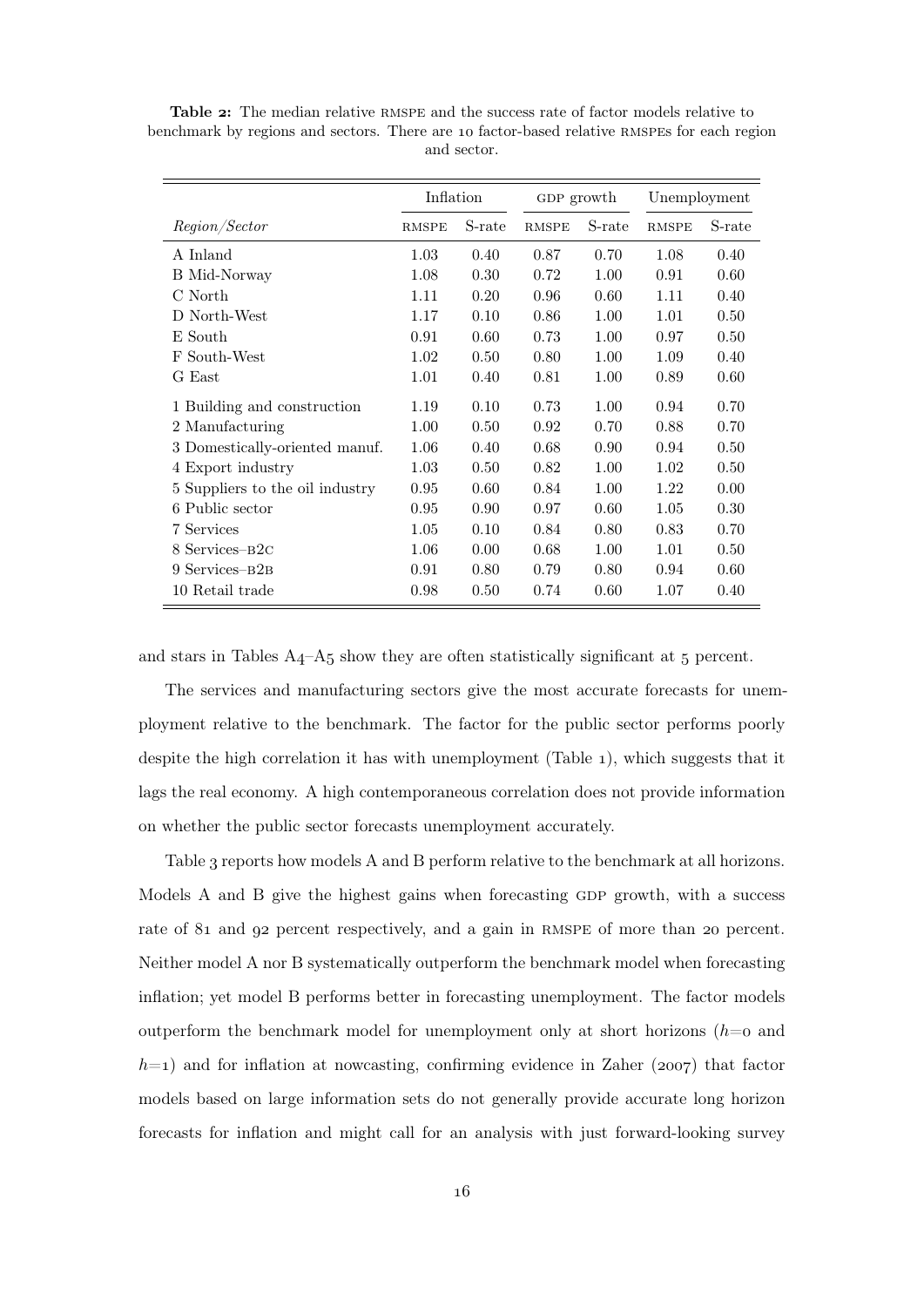|         | Inflation    |      | GDP growth   |      | Unemployment |        |  |
|---------|--------------|------|--------------|------|--------------|--------|--|
|         | RMSPE S-rate |      | RMSPE S-rate |      | <b>RMSPE</b> | S-rate |  |
| Model A | 1.01         | 0.42 | 0.83         | 0.81 | 1.08         | 0.39   |  |
| Model B | 1.05         | 0.39 | 0.79         | 0.92 | 0.92         | 0.59   |  |
| $h=0$   | 0.98         | 0.68 | 0.79         | 0.97 | 0.89         | 0.88   |  |
| $h=1$   | 1.06         | 0.26 | 0.67         | 0.97 | 0.85         | 0.85   |  |
| $h=2$   | 1.03         | 0.41 | 0.80         | 0.97 | 1.04         | 0.38   |  |
| $h=3$   | 1.11         | 0.32 | 0.83         | 0.79 | 1.18         | 0.15   |  |
| $h=4$   | 1.08         | 0.35 | 0.95         | 0.62 | 1.23         | 0.18   |  |

Table 3: The median relative RMSPE and the success rate of factor based forecasts relative to the benchmark by model A and B and horizons  $(h = 0, \ldots, 4)$ . The number of relative RMSPEs for each model is  $85$  and for each horizon is  $34$ .

Table 4: Median relative RMSPE and success rate of the forecast combinations FC-EW and fc-mspe by variable and models. There are factor-based relative rmspes for each variable, and 15 for each model.

|              | $FC$ -EW     |        | FC-MSPE      |        |  |  |
|--------------|--------------|--------|--------------|--------|--|--|
|              | <b>RMSPE</b> | S-rate | <b>RMSPE</b> | S-rate |  |  |
| Inflation    | 0.87         | 1.00   | 0.83         | 1.00   |  |  |
| GDP growth   | 0.71         | 1.00   | 0.70         | 1.00   |  |  |
| Unemployment | 0.86         | 0.80   | 0.82         | 0.80   |  |  |
| Model A      | 0.83         | 0.87   | 0.82         | 0.87   |  |  |
| Model B      | 0.84         | 1.00   | 0.79         | 1.00   |  |  |

questions. For GDP growth the factor models, on contrary, perform better for all horizons. The regional and sectoral factor models are very accurate both in predicting the start of the  $2008$  recession and the subsequent recovery. Following Aastveit and Trovik ( $2011$ ), who find that unemployment, industrial production, and stock markets are crucial to producing accurate forecasts of Norwegian GDP, we compare our forecasts for GDP to combinations of several dynamic factor models based on a large set of macroeconomic variables using Norges Bank's system of averaging models (see Aastveit, Gerdrup, Jore, and Thorsrud  $(2011)$ . Using Aastveit et al.  $(2011)'$ s framework we select the block data when the regional network is available. Our best regional and sectoral models (and the FC-MSPE combination) provide more accurate forecasts at horizons  $h = 0, 1, 2.4$ 

The performance of the forecast combinations fc-ew and fc-mspe are summarized

Norges Bank's system of averaging models gives the lowest rmspe for inflation at any horizon, but it is not used to forecast unemployment.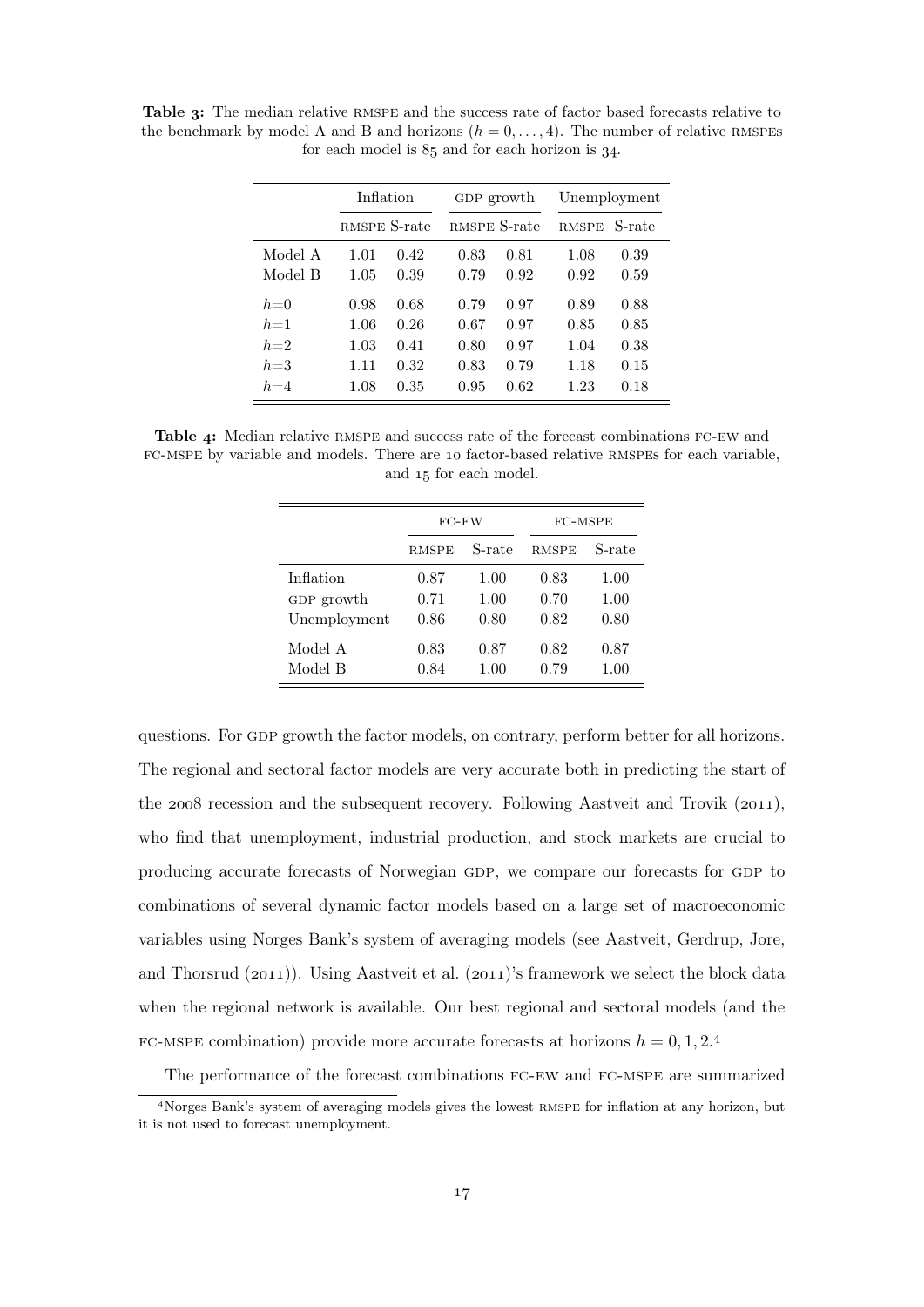in Table 4. When forecasting all variables, both forecast combinations do systematically (and often statistically, see Tables  $A_4 - A_5$ ) better than the benchmark model forecast. However, fc-mspe performs better than fc-ew for all instances. The largest gain relative to the benchmark occurs when forecasting gdp growth. fc-mspe has a relative MSPE of  $0.70$  and FC-EW of  $0.71$ . Comparing the performance of the forecast combinations to the performance of all regional and sectoral forecasts reported in Table 2, there are few individual forecasts which seem to do marginally better. Those are, however, not produced from the same model for all horizons and variables. Forecast combinations are the best for forecasting short term inflation. Therefore, forecast combinations mitigate model uncertainty, provide accurate forecasts, and offer insurance against selecting inappropriate models.<sup>5</sup> Figure A<sub>1</sub> plots the  $h = 0, ..., 4$  step-ahead GDP growth forecasts based on fc-mspe and model B, and shows that the forecast is quite accurate both at the start of the 2008 recession and also at the recovery, in particular for the shorter horizons  $h = 0, 1.$ 

Finally, in our exercises, we also investigate whether the use of disaggregate data in regional and sectoral factor models and the forecast combinations is optimal, in terms of forecast accuracy compared to  $\iota$ ) a dynamic factor model applied to the full survey database (meaning no disaggregation) such as in Hansson et al.  $(2005)$ , and 2) to a question-level approach which ignores regional and sectoral factors. In the former approach we apply dynamic factor models as in equation  $(4)$  and  $(6)$ , where the factors are constructed by the full database  $X_t$  accordingly to equations (1)–(2). The results, ALL are provided in Table  $A_4$  and  $A_5$ . In the latter approach, we construct forecasts based on the variables/questions directly from

$$
y_t = \delta_0 + \delta_1 X_{i,t-h} + \delta_2(L) y_{t-1-h} + \varepsilon_t^D.
$$
 (10)

Then we aggregate the forecasts  $\hat{y}_{i,\tau+h}^D$  using the MSPE weights described in equation (9). The results, FC-D-MSPE, are provided in the bottom rows of both Tables  $A_4$  and  $A_5$ . These two alternatives never provide lower RMSPE than our methodology. FC-D-MSPE forecasts are more accurate than ALL forecasts, and, interestingly, FC-D-MSPE forecasts for

 $5$ It would be interesting to compare the *ex-ante* selection of the best model against the combined model. We think this exercise is out of the scope of this paper and we leave it for future research.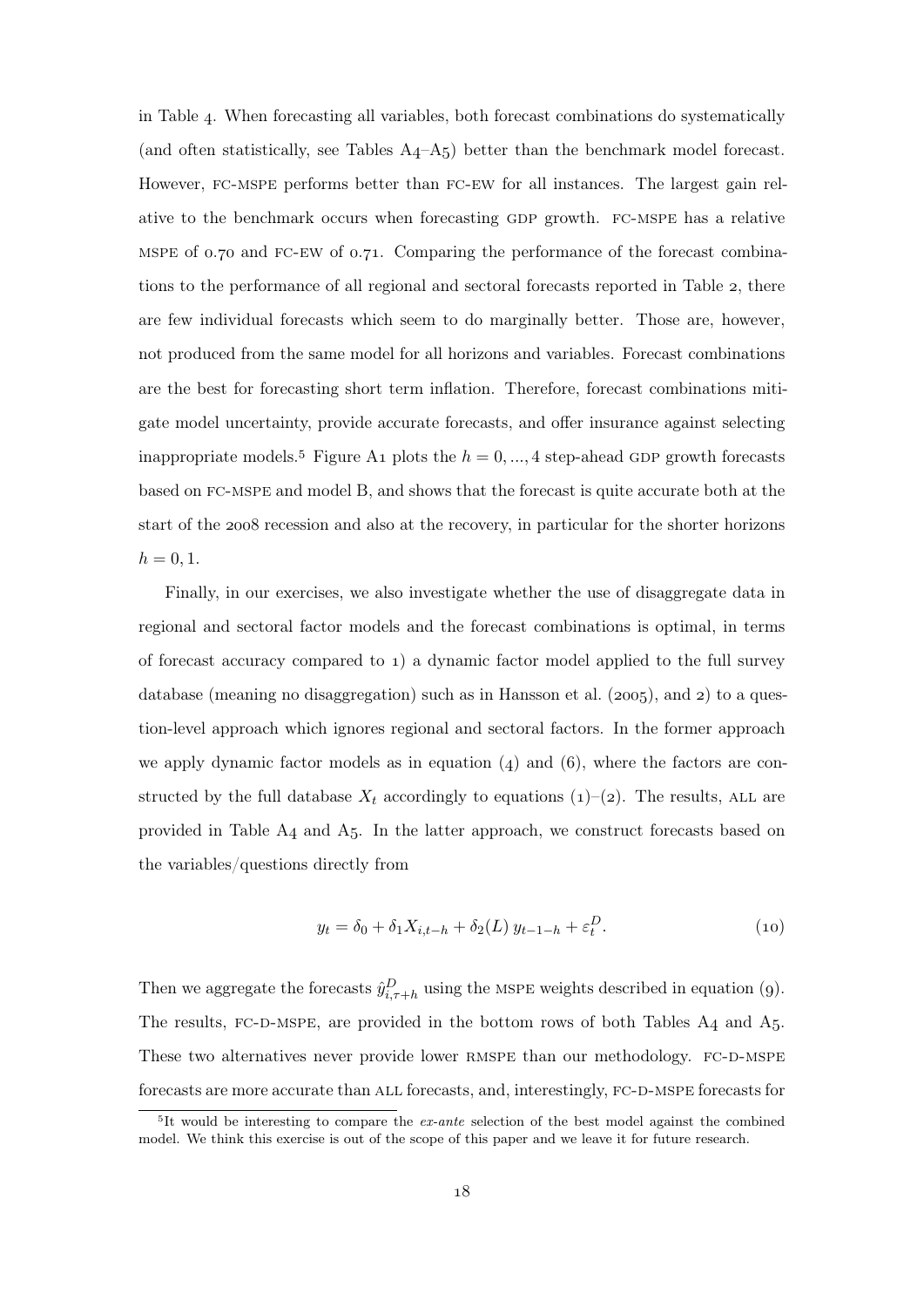inflation are statistically significant for many horizons. When studying the combination weights to compute  $\hat{y}_{i,\tau+h}^D$ , we find that the XI forward looking price question has larger weights than other questions.

## The Swedish Business Tendency Survey

The Swedish Business Tendency Survey (SBTS) provides fast and accurate information on developments in the Swedish economy. Each month, Sweden National Institute of Economic Research asks a large number of businesses for their assessment of the current economic situation. Among the questions, the firms are asked their view on output, new orders, employment, and prices. The SBTS's aim is to produce timely information on the economy's current situation and provide short-term forecasts for important macroeconomic variables such as GDP.

Hansson et al. ( $2005$ ) find that a dynamic factor model based on the SBTS is an attractive way of handling data for forecasting Swedish macroeconomic variables and that this type of model outperforms alternative models in most cases. Besides updating the dataset to  $2012$ ;  $Q_2$ , we are able to extend their analysis in three directions. First, we extend the dataset to include one more sector, the trade sector. Second, we empirically investigate what is the most accurate way to aggregate information, as we did with the Norges Bank's regional survey. Third, we directly compare the results with the results obtained from the Norwegian survey.

Our analysis of the sbts on three sectors: manufacturing, construction and trade. Beginning in  $2003$ : $Q_1$  the SBTS also covers the private service sector, but since this sector is shorter than the Norges Bank's regional survey, we omit it from our analysis. We only include the questions from the survey that are net balance indices, which gives us a total of  $24$  questions for manufacturing, 10 questions for construction, and 12 questions for the trade sector. To compare results to the Norwegian example, we consider all questions, not just coincident and forward-looking ones, as both are defined in Hansson et al.  $(2005)$ .

In the analysis, we use the same sample length as Norges Bank's regional survey, namely  $2002:Q_3 - 2012:Q_2$ . In this way we are able to compare the SBTS results directly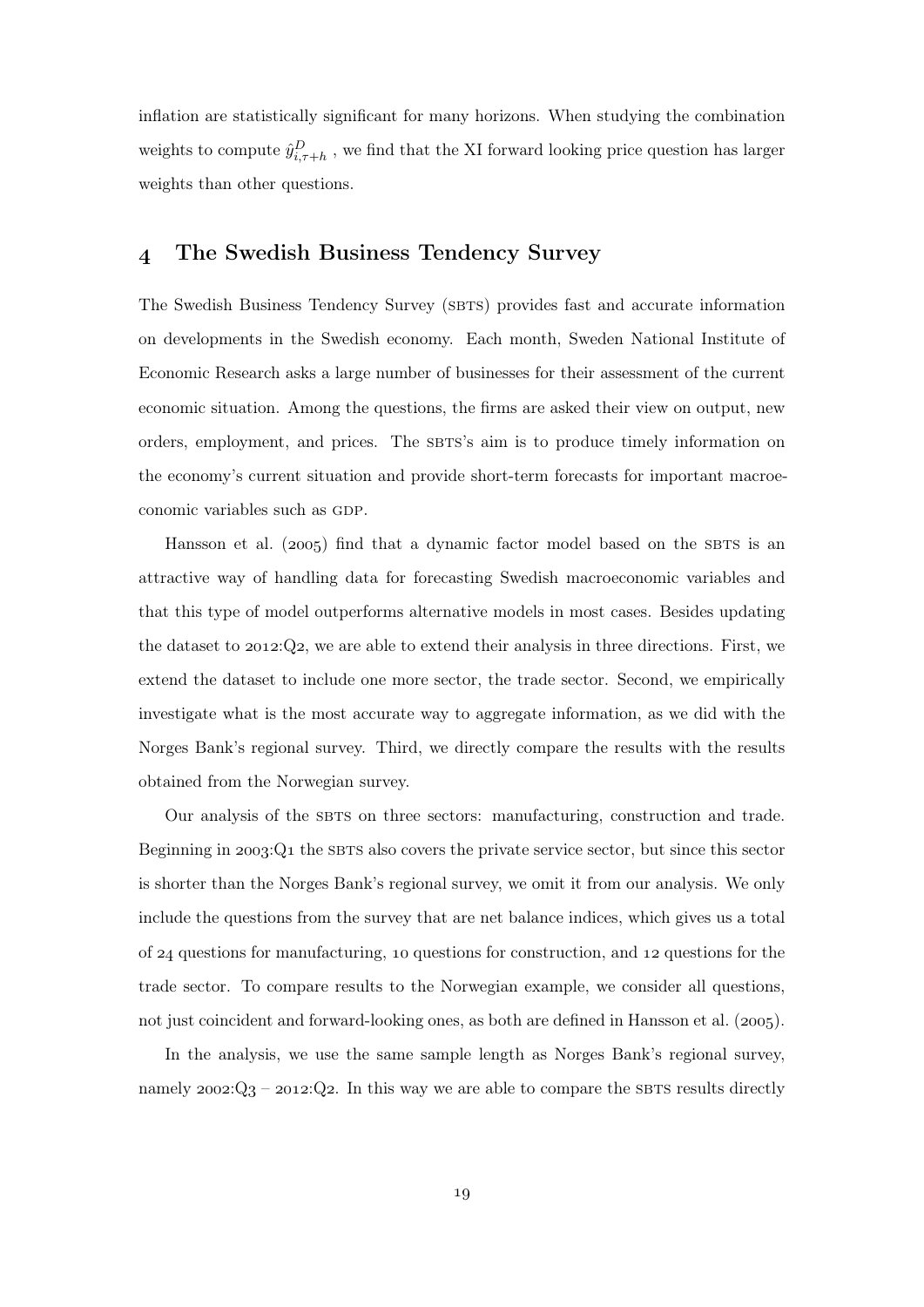



Sources: NIER, Statistics Sweden and Norges Bank

to the Norges Bank's regional survey results.

The left panel of Figure 3 displays plots of the first factor for each of the three sectors; the right panel plots Sweden's its year-on-year logarithmic CPI-ATE inflation, its year-on-year logarithmic gdp growth, and its unemployment rate. As for Norway, we recognize a strong correlation between the factors and the business cycle.

Using the same approach as with the Norges Bank's regional survey data, we report the forecasting results in Tables  $_5$  and  $_6$  (the details are shown in Tables A $_6$  and  $A_7$  in the Appendix). Forecasts using factors from the trade sector provide the most accurate information for GDP growth, with an accuracy gain of  $26$  percent relative to the benchmark model and a success rate of  $0.8$ . In contrast to the Norwegian example, all sectors outperform the benchmark when forecasting unemployment, with gains up to  $25$  percent and a success rate of 1.0. However, it performs poorly when forecasting inflation; no sector outperforms the benchmark. Model B seems to be more accurate, especially when forecasting gdp growth. The two models perform similarly to forecasting unemployment and inflation, but neither one is better than the benchmark for inflation forecasting at any horizon.

The forecast combination results in Table 6 are based on averaging the three sector forecasts using equation  $(8)$ . The weighted forecast combinations overall do better than

<sup>&</sup>lt;sup>6</sup>The sbts sample made available to us starts in 1996:Q2. When extending the sample size but keeping the same out-of-sample evaluation period  $2007:Q_1-2012:Q_2$ , model B applied to sectoral factors gives the most accurate forecasts.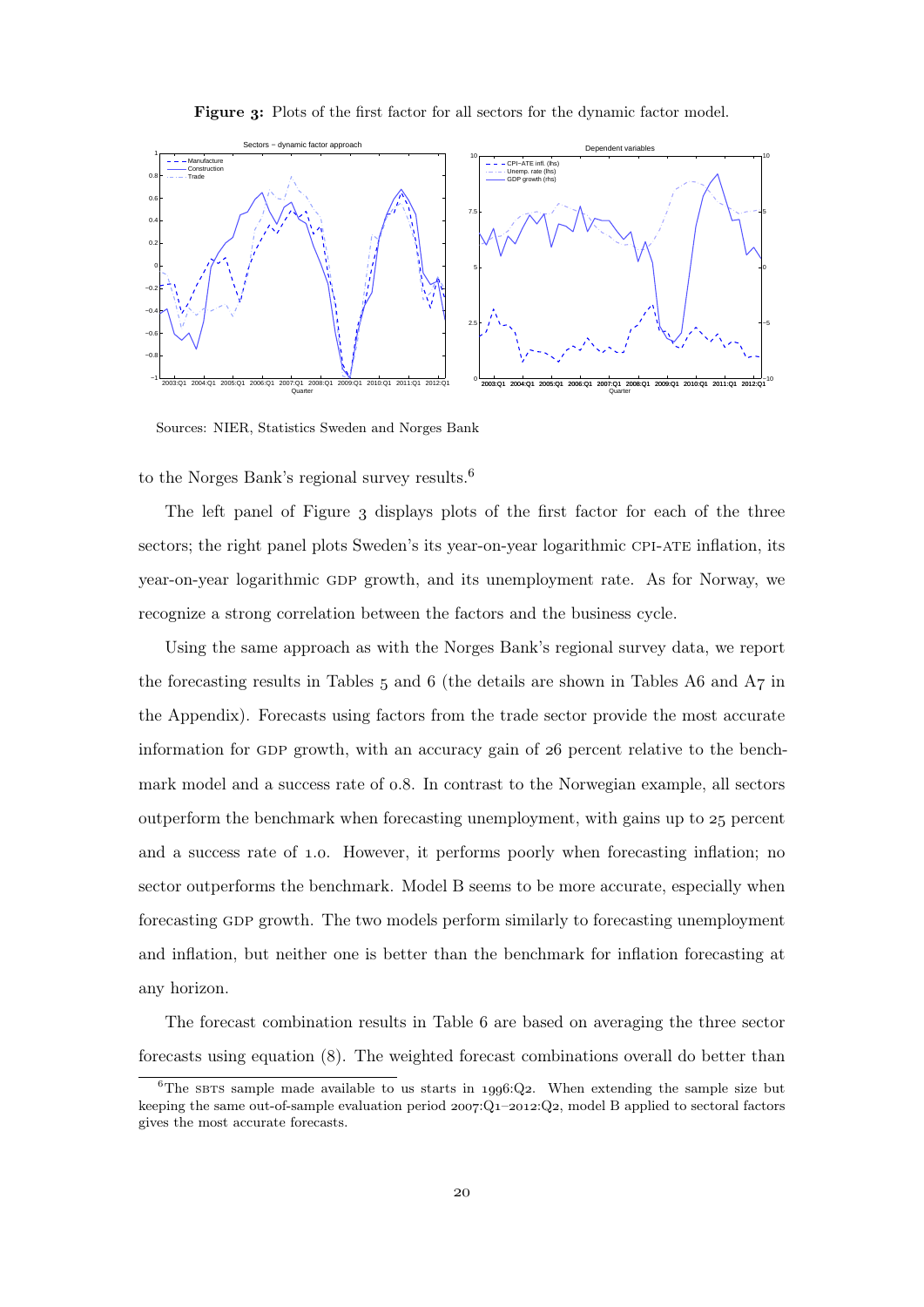|               | Inflation    |        | GDP growth   |        | Unemployment |        |  |
|---------------|--------------|--------|--------------|--------|--------------|--------|--|
| Sector        | <b>RMSPE</b> | S-rate | <b>RMSPE</b> | S-rate | <b>RMSPE</b> | S-rate |  |
| Manufacturing | 1.14         | 0.00   | 1.02         | 0.40   | 0.75         | 0.80   |  |
| Construction  | 1.06         | 0.00   | 0.93         | 0.60   | 0.75         | 1.00   |  |
| Trade         | 1.03         | 0.30   | 0.74         | 0.80   | 0.88         | 0.90   |  |
| Model A       | 1.06         | 0.13   | 0.93         | 0.53   | 0.85         | 0.87   |  |
| Model B       | 1.06         | 0.07   | 0.86         | 0.67   | 0.75         | 0.93   |  |

Table 5: The median relative RMSPE and the success rate of factor models relative to benchmark by sectors. There are 10 factor-based relative RMSPEs for each sector.

Table 6: Median relative RMSPE and success rate of the forecast combinations FC-EW and fc-mspe by variable and models. The number of factor based relative rmspes for each variable is 10, and 15 for each model.

|              | $FC$ -EW     |        | FC-MSPE      |        |  |  |
|--------------|--------------|--------|--------------|--------|--|--|
|              | <b>RMSPE</b> | S-rate | <b>RMSPE</b> | S-rate |  |  |
| Inflation    | 1.04         | 0.30   | 1.04         | 0.30   |  |  |
| GDP growth   | 0.84         | 0.70   | 0.69         | 0.90   |  |  |
| Unemployment | 0.68         | 1.00   | 0.63         | 1.00   |  |  |

the benchmark model when forecasting gdp growth and unemployment. The weighted forecast combination achieves slightly higher gains than the unweighted forecast combinations.

When comparing different levels of disaggregation, evidence in Tables  $A6-A7$  is similar to the Norges Bank's regional survey example with an important exception: our combinations based on sectoral factor models give more accurate forecasts than pooling all the information or combining forecasts that are implied by single questions for GDP growth and unemployment (see equation  $(10)$ ). But for inflation, aggregating the forecasts statistically beats the benchmark forecast and our model when nowcasting and one-step ahead forecasting. As for the Norges Bank's regional survey exercise, this method gives higher weights to forecasts based on the current and near future price developments. This finding seems to suggest that survey agents accurately respond to precise and timing-specific questions for inflation, but, information for GDP growth and unemployment must be extracted from a larger set of questions.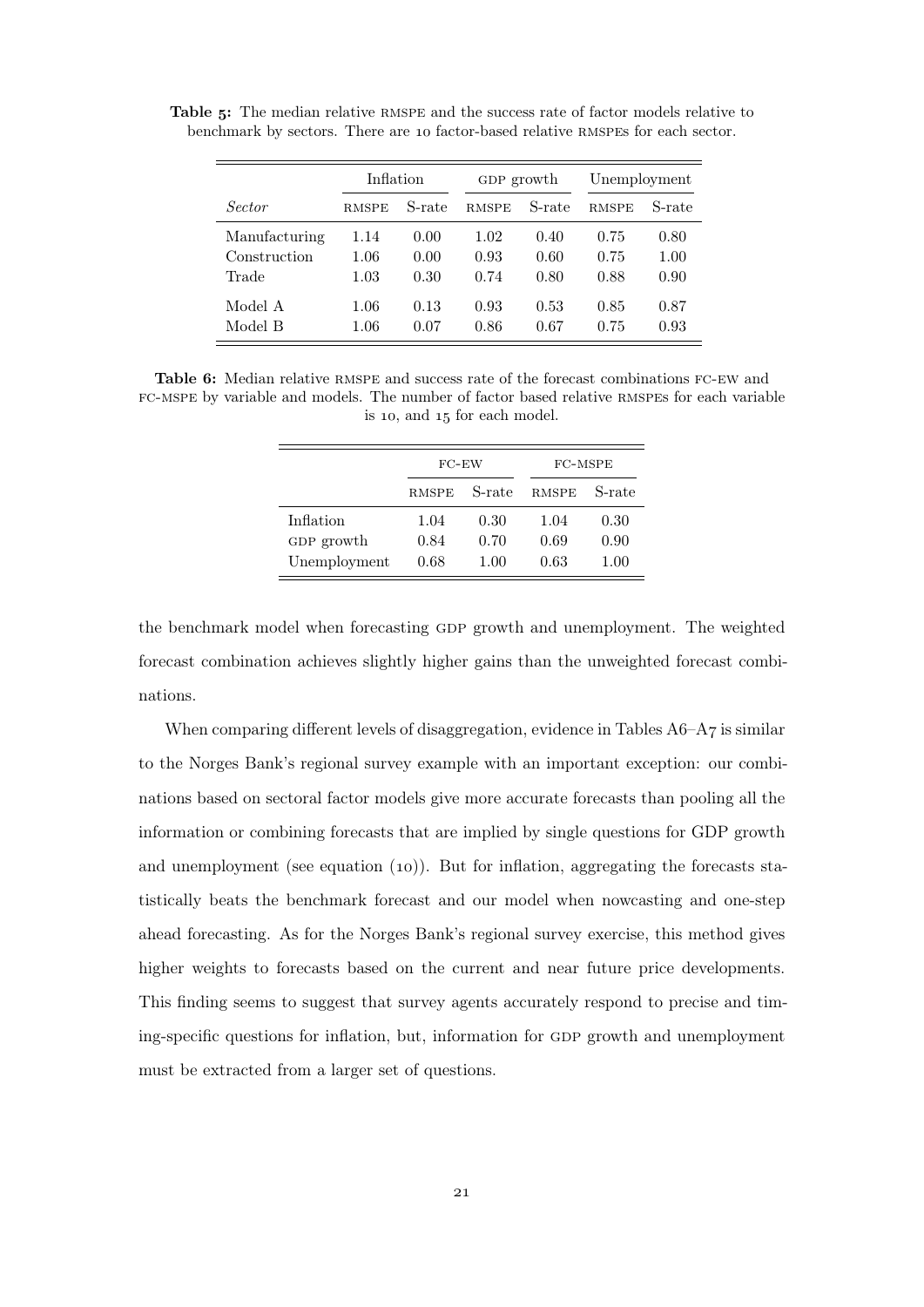## Concluding Remarks

This paper proposes a factor model approach to forecast macroeconomic variables using information from large qualitative surveys, where the questions used to collect information can be very different and refer to disaggregate information for the variables of interest. We apply our methodology to the Norges Bank's regional survey and to the Swedish Business Tendency Survey. We find several interesting results. First, regarding the factor estimation based on a dynamic factor model, the first factor usually explains around 53 percent of the variation in the Norwegian datasets and around 65 percent of the Swedish datasets. Including as many as five factors, these explain on average approximately 93 percent of the variation in the Norwegian datasets. For the Swedish datasets, the number is  $96$  percent. Therefore, the factor model approach seems to be an effective way of handling the dimensional issue of the regional survey and the differences among its questions.

Second, it is indeed possible to isolate which regions and sectors perform well, and to show that it is feasible to exploit the disaggregate information contained in the survey-based network. There is some uncertainty on which type of factor model should be used, based on the model structure and specific variable of interest, and averaging the set of models with forecast combinations yields accurate forecasts that statistically outperform autoregressive benchmarks and insures against selecting inappropriate models.

Finally, discarding the regional and sectoral structure of the surveys and working at the question level or pooling all regions and sectors in a single factor reduces forecast accuracy.

## References

- Aastveit, K. A., Gerdrup, K. R., Jore, A. S., Thorsrud, L. A., 2011. Nowcasting GDP in real-time: A density combination approach. Working Paper  $2011/11$ , Norges Bank.
- Aastveit, K. A., Trovik, T. G., 2011. Nowcasting norwegian GDP: The role of asset prices in a small open economy. Empirical Economics Forthcoming.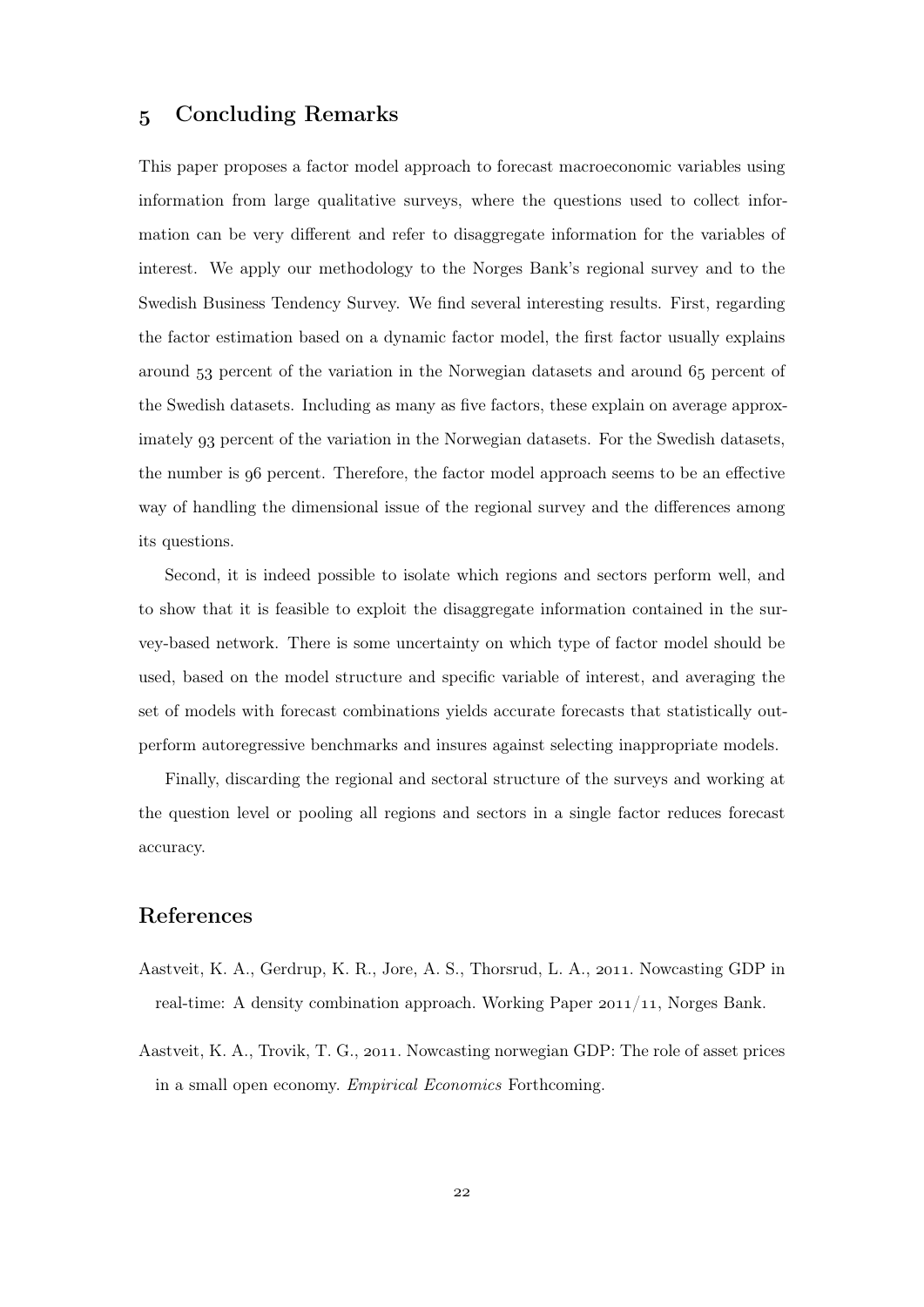- Abberger, K., 2007. Qualitative business surveys and the assessment of employment a case study for Germany. International Journal of Forecasting  $23$  (2),  $249-258$ .
- Ang, A., Bekaert, G., Wei, M., May 2007. Do macro variables, asset markets, or surveys forecast inflation better? Journal of Monetary Economics  $54$  (4),  $1163-1212$ .
- Bates, J., Granger, C., 1969. Combination of forecasts. Operational Research Quarterly  $20, 451 - 468.$
- Beck, G. W., Hubrich, K., Marcellino, M., 2009. Regional inflation dynamics within and across euro area countries and a comparison with the United States. Economic Policy  $24, 141 - 184.$
- Bertrand, M., Mullainathan, S., 2001. Do people mean what they say? Implications for subjective survey data. American Economic Review 91  $(2)$ , 67-72.
- Bjørnland, H. C., Gerdrup, K., Jore, A. S., Smith, C., Thorsrud, L. A., 2009. Does forecast combination improve Norges Bank inflation forecasts? Oxford Bulletin of Economics and Statistics Forthcoming.
- Brekke, H., Halvorsen, K., 2009. Norges Bank's regional network: Fresh and useful information. In: Economic Bulletin. Vol.  $2/\text{og}$ . Norges Bank, pp.  $16-33$ .
- Clark, T., McCracken, M., 2012. Advances in forecast evaluation. In: Timmermann, A., Elliott, G. (Eds.), Handbook of Economic Forecasting. Elsevier, Amsterdam.
- Claveria, O., Pons, E., Ramos, R., 2007. Business and consumer expectations and macroeconomic forecasts. International Journal of Forecasting  $23$  (1), 47–69.
- Clemen, R., 1989. Combining forecasts: A review and annotated bibliography. International Journal of Forecasting  $5, 559-583$ .
- Diebold, F., Mariano, R., 1995. Comparing predictive accuracy. Journal of Business and  $Economic\ Statistics\ 13, \ 253-263.$
- Doz, C., Giannone, D., Reichlin, L., 2011. A two-step estimator for large approximate dynamic factor models based on kalman filtering. Journal of Econometrics  $164$ ,  $188-205$ .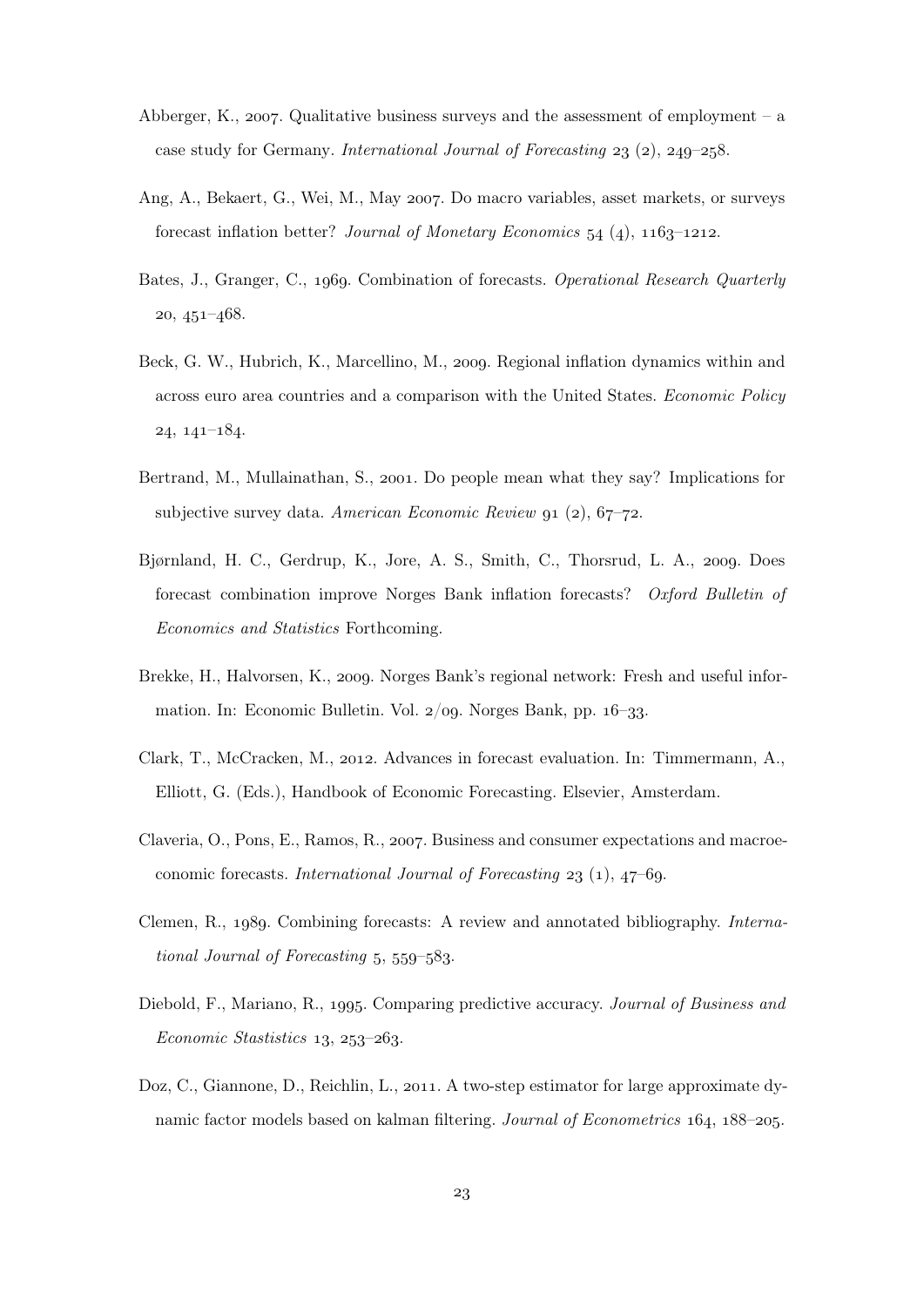- Fama, E. F., Gibbons, M. R., 1984. A comparison of inflation forecasts. *Journal of* Monetary Economics  $13$  (3),  $327-348$ .
- Forni, M., Giannone, D., Lippi, M., Reichlin, L., 2009. Opening the black box: Structural factor models with large cross-sections. Econometric Theory  $25(5)$ ,  $1319-1347$ .
- Groen, J., Paap, R., Ravazzolo, F., 2012. Real-time inflation forecasting in a changing world. Journal of Business and Economic Stastistics forthcoming.
- Hansson, J., Jansson, P., Löf, M., 2005. Business survey data: Do they help in forecasting GDP growth? *International Journal of Forecasting*  $21, 377-389$ .
- Harvey, D., Leybourne, S., Newbold, P., 1997. Testing the equality of prediction mean squared errors. International Journal of Forecasting  $13, 281-291$ .
- Lui, S., Mitchell, J., Weale, M., 2010a. Qualitative business surveys: signal or noise? Journal of the Royal Statistical Society: Series A Forthcoming.
- Lui, S., Mitchell, J., Weale, M., 2010b. The utility of expectational data: Firm-level evidence using matched qualitative-quantitative UK surveys. International Journal of Forecasting Forthcoming.
- Matheson, T., Mitchell, J., Silverstone, B., 2010. Nowcasting and predicting data revisions using panel survey data. Journal of Forecasting 29  $(3)$ , 313-330.
- Mehra, Y. P., 2002. Survey measures of expected inflation: revisiting the issues of predictive content and rationality. Economic Quarterly (Sum),  $17-36$ .
- Pesaran, M., Weale, M., 2006. Survey expectations. In: Handbook of Economic Forecasting. Vol. 1. North-Holland, pp.  $715-776$ .
- Stock, J., Watson, M., 1998. Diffusion indexes. Tech. Rep. 6702, NBER Working Paper.
- Thomas, L. B., 1999. Survey measures of expected U.S. inflation. *Journal of Economic Perspectives*  $13(4)$ ,  $125-144$ .
- Timmermann, A., 2006. Forecast combinations. Vol. Handbook of Economic Forecasting. Elsevier: Amsterdam, pp.  $136-196$ .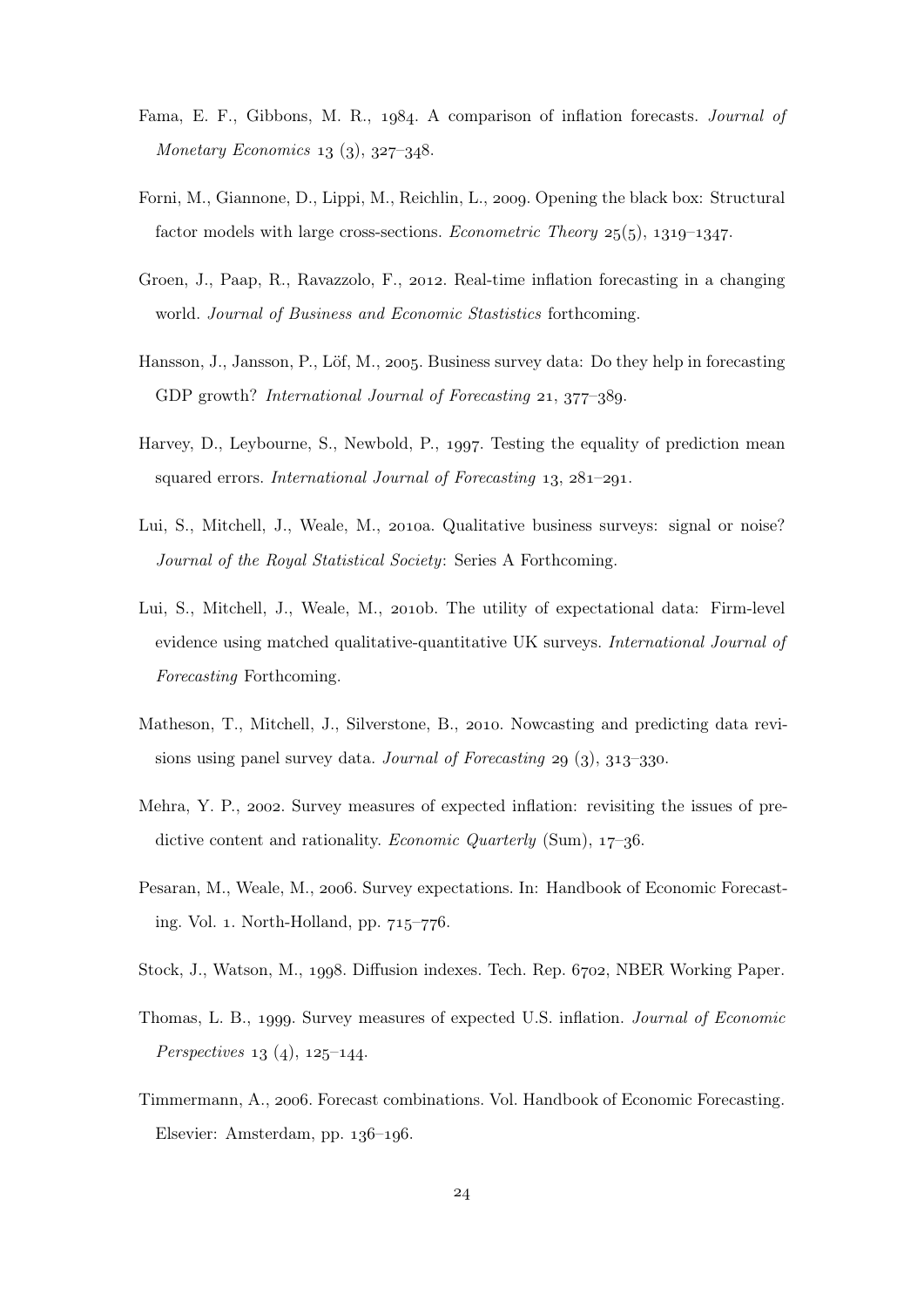- West, K., 1996. Asymptotic inference about predictive ability. *Econometrica* 64,  $1067 - 1084.$
- Zaher, F., 2007. Evaluating factor forecasts for the UK: The role of asset prices. International Journal of Forecasting  $23$  (4),  $679-693$ .

## Appendix A: Figures and tables



Figure A1: Plots of the GDP growth forecasts based on FC-MSPE and model B.

Sources: Statistics Norway and Norges Bank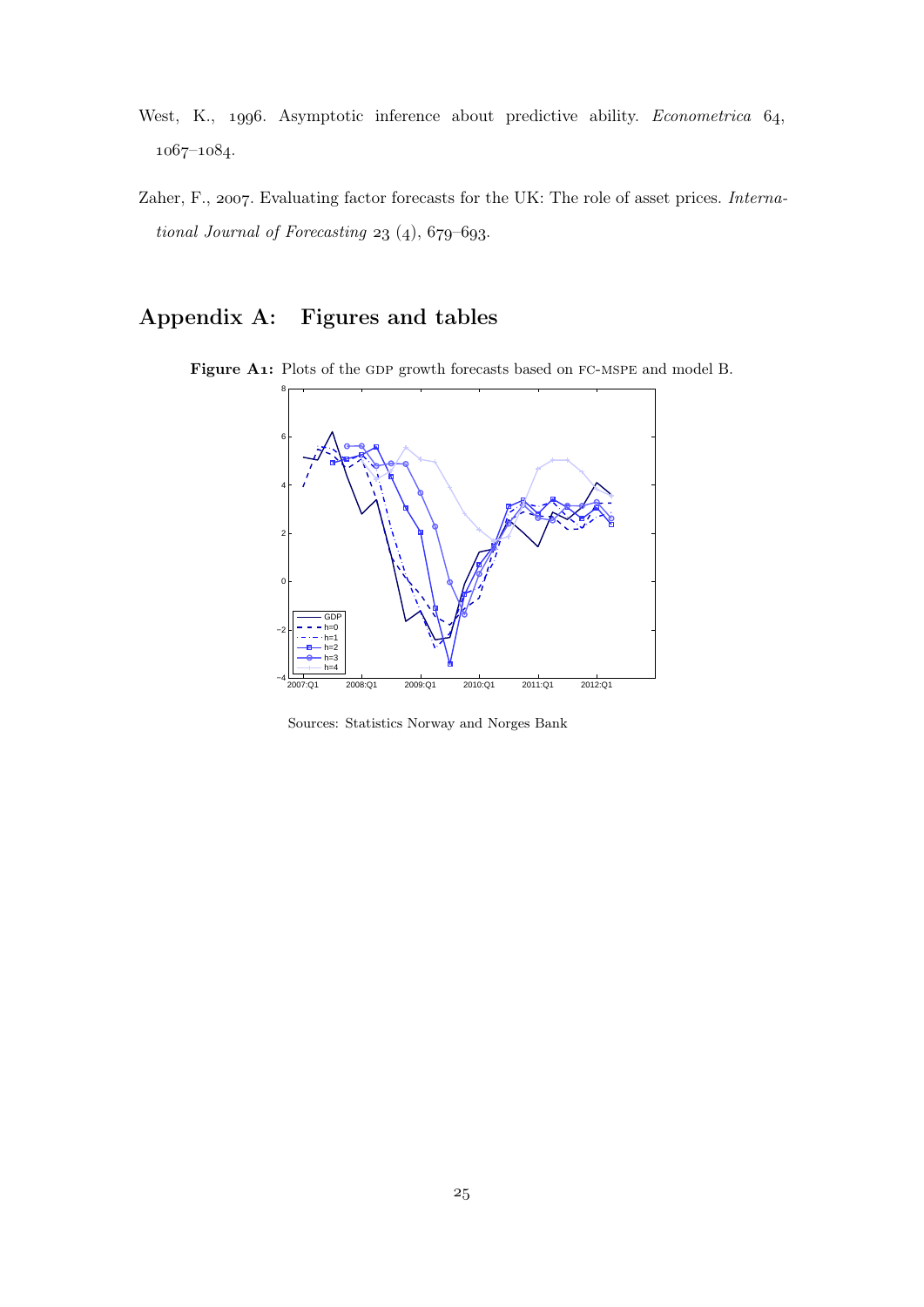| I           | Output                        | Developments in demand/production over the past<br>three months (seasonally adjusted)                                                             |
|-------------|-------------------------------|---------------------------------------------------------------------------------------------------------------------------------------------------|
| $_{\rm II}$ | Market prospects              | Market prospects for the next six months                                                                                                          |
| $\rm III$   | Investments                   | Investments made, and plans for the next six to<br>twelve months                                                                                  |
| IV          | Employment past 3 months      | Change in number of person-years worked in the past<br>three months                                                                               |
| $_{\rm V}$  | Employment next 3 months      | Planned change in employment the next three<br>months                                                                                             |
| VI          | Annual wage growth            | Annual wage growth for the current calendar year                                                                                                  |
| VII         | Profitability                 | Developments in profitability (operating profits) over<br>the past three months                                                                   |
| VIII        | Product prices past 12 months | Changes in retail prices over the past twelve months                                                                                              |
| IX          | Labor supply                  | The difference between the number of enterprizes<br>which report that labor supply will be a limiting fac-<br>tor on production and those who not |
| Χ           | Capacity utilization          | Diffusion index for enterprizes who will have some or<br>considerable problems meeting a rise in demand                                           |
| ΧI          | Product prices next 12 months | Diffusion index for enterprizes expecting increased<br>vs. reduced prices over the next 12 months                                                 |

Table A1: The regional survey questions.

þ

Table A2: Overview of the questions asked to each sector. A  $\times$  indicates that a question is addressed to the sector.

|                                 | T                 | Ш        | Ш        | IV       | V        | VI       | VII      | VIII     | IХ       | X        | XI       |
|---------------------------------|-------------------|----------|----------|----------|----------|----------|----------|----------|----------|----------|----------|
| 1 Building and construction     | $\times$          | $\times$ |          | $\times$ | $\times$ | $\times$ | $\times$ | $\times$ | $\times$ | $\times$ | $\times$ |
| 2 Manufacturing                 |                   |          | $\times$ | $\times$ | $\times$ | $\times$ |          |          | $\times$ | $\times$ |          |
| 3 Domestically-oriented manu.   | $\times$ $\times$ |          |          |          |          |          | $\times$ | $\times$ |          |          | $\times$ |
| 4 Export industry               | $\times$          | $\times$ |          |          |          |          | $\times$ | $\times$ |          |          | $\times$ |
| 5 Suppliers to the oil industry | $\times$          | $\times$ |          |          |          |          | $\times$ | $\times$ |          |          |          |
| 6 Public sector                 |                   |          | $\times$ | $\times$ | $\times$ | $\times$ |          |          | $\times$ |          |          |
| 7 Services                      |                   | $\times$ | $\times$ | $\times$ | $\times$ | $\times$ | $\times$ |          | $\times$ | $\times$ |          |
| $8$ Services – $B2C$            | $\times$          |          |          |          |          |          |          | $\times$ |          |          | $\times$ |
| $9$ Services – $B2B$            | $\times$          |          |          |          |          |          |          | $\times$ |          |          | $\times$ |
| 10 Retail trade                 | $\times$          | $\times$ | $\times$ | $\times$ | $\times$ | $\times$ | $\times$ | $\times$ | $\times$ | $\times$ | $\times$ |
|                                 |                   |          |          |          |          |          |          |          |          |          |          |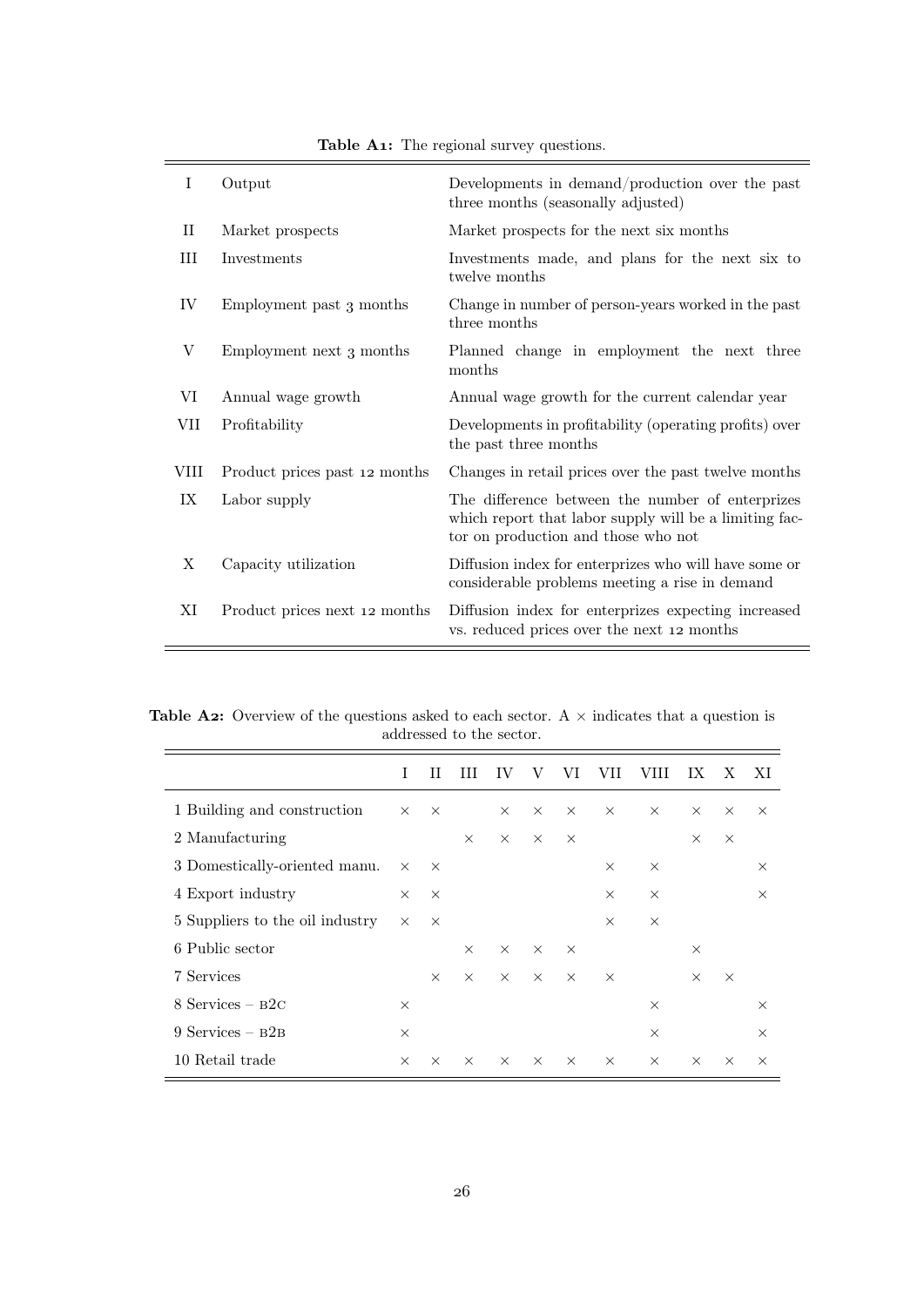|                   | Load variable            |                |      |                          |      |                          |      |                              |      |                          |      |
|-------------------|--------------------------|----------------|------|--------------------------|------|--------------------------|------|------------------------------|------|--------------------------|------|
| Region/Sector     | Ι                        | П              | Ш    | IV                       | V    | VI                       | VII  | VIII                         | IX   | X                        | ΧI   |
| A Inland          | 60.8                     | 55.0           | 5.7  | 29.4                     | 23.8 | 9.9                      | 44.0 | 18.7                         | 35.9 | 49.7                     | 10.9 |
| B Mid-Norway      | 59.3                     | 52.2           | 29.2 | 38.1                     | 39.5 | 7.9                      | 39.8 | 18.7                         | 38.7 | 45.6                     | 9.1  |
| C North           | 52.9                     | 51.4           | 26.2 | 39.0                     | 40.0 | 9.0                      | 38.9 | 18.6                         | 28.2 | 35.7                     | 12.2 |
| D North-West      | 61.0                     | 59.1           | 47.0 | 36.3                     | 57.1 | 17.4                     | 46.1 | 28.8                         | 60.3 | 56.7                     | 8.5  |
| E South           | 61.7                     | 62.5           | 33.5 | 36.7                     | 58.4 | 9.2                      | 58.8 | 12.1                         | 29.7 | 44.9                     | 13.0 |
| F South-West      | 49.5                     | 56.4           | 25.4 | 37.1                     | 47.2 | 16.2                     | 51.6 | 20.2                         | 49.0 | 42.1                     | 8.4  |
| G East            | 52.2                     | 68.3           | 30.3 | 35.5                     | 50.8 | 13.9                     | 49.3 | 25.5                         | 46.0 | 49.5                     | 12.7 |
| 1 Build & const   | 51.2                     | 43.7           |      | 43.2                     | 47.4 | 30.7                     | 48.9 | 57.0                         | 68.8 | 62.7                     | 12.6 |
| 2 Manufacturing   | $\overline{\phantom{a}}$ |                | 32.4 | 40.9                     | 49.1 | 12.6                     |      | $\qquad \qquad \blacksquare$ | 66.7 | 66.7                     |      |
| 3 Dom manuf       | 55.0                     | 60.6           |      | $\overline{\phantom{0}}$ |      | $\overline{\phantom{a}}$ | 48.8 | 7.6                          |      | $\overline{\phantom{0}}$ | 15.5 |
| 4 Export industry | 56.2                     | 53.9           |      |                          |      | $\overline{\phantom{0}}$ | 46.1 | 28.4                         |      | $\overline{\phantom{0}}$ | 7.9  |
| 5 Supp to oil ind | 49.5                     | 54.0           |      |                          |      |                          | 52.4 |                              |      |                          |      |
| 6 Public sector   | $\overline{\phantom{a}}$ | $\blacksquare$ | 7.7  | 11.7                     | 14.3 | 66.4                     |      | $\overline{\phantom{a}}$     | 23.6 |                          |      |
| 7 Services        | $\blacksquare$           | 58.9           | 28.9 | 50.9                     | 58.3 | 8.1                      | 56.5 | $\overline{a}$               | 64.2 | 57.4                     |      |
| 8 Services - B2C  | 48.7                     |                |      |                          |      |                          |      | 7.9                          |      | -                        | 12.4 |
| 9 Services - B2B  | 62.0                     |                |      | $\overline{\phantom{0}}$ |      |                          |      | 12.4                         |      | $\overline{\phantom{a}}$ | 19.2 |
| 10 Retail trade   | 65.0                     | 71.8           | 28.9 | 30.5                     | 39.6 | 5.1                      | 43.7 | 7.7                          | 16.7 | 17.8                     | 7.5  |

**Table A3:** Average  $R^2$  of regressions of  $f_{1t}^j$  on a constant and  $X_{it}^j$ . Insignificant  $R^2$ s in italics.

|                         | Load region              |      |      |      |      |      |      |  |
|-------------------------|--------------------------|------|------|------|------|------|------|--|
| Sector                  | A                        | B    | С    | D    | E    | F    | G    |  |
| 1 Building & const.     | 44.9                     | 41.3 | 42.3 | 44.2 | 51.1 | 48.4 | 54.2 |  |
| 2 Manufacturing         | 31.3                     | 44.9 | 36.7 | 53.0 | 54.6 | 49.3 | 43.4 |  |
| 3 Dom.oriented manuf.   | 35.5                     | 33.9 | 32.8 | 44.3 | 43.7 | 35.2 | 37.2 |  |
| 4 Export industry       | 38.5                     | 36.6 | 44.2 | 31.0 | 39.3 | 34.8 | 45.1 |  |
| 5 Supp. to oil industry | $\overline{\phantom{0}}$ | 51.4 |      | 47.5 | 48.9 | 62.7 | 48.1 |  |
| 6 Public sector         | 30.7                     | 27.8 | 23.1 | 19.8 | 16.7 | 31.0 | 24.0 |  |
| 7 Services              | 40.3                     | 53.6 | 37.4 | 56.3 | 47.7 | 48.3 | 51.7 |  |
| 8 Services - B2C        | 20.4                     | 19.1 | 24.1 | 29.0 | 22.2 | 14.3 | 31.8 |  |
| 9 Services - B2B        | 33.5                     | 33.0 | 31.6 | 38.0 | 22.6 | 30.1 | 29.6 |  |
| 10 Retail trade         | 20.7                     | 32.4 | 33.1 | 31.1 | 29.8 | 35.5 | 30.1 |  |

|              | Load sector |                |      |                |                          |      |      |      |      |      |  |
|--------------|-------------|----------------|------|----------------|--------------------------|------|------|------|------|------|--|
| Region       |             | $\overline{2}$ | 3    | $\overline{4}$ | 5                        | 6    | 7    | 8    | 9    | 10   |  |
| A Inland     | 42.5        | 37.2           | 36.1 | 40.1           | $\overline{\phantom{a}}$ | 5.3  | 36.1 | 24.5 | 34.3 | 21.2 |  |
| B Mid-Norway | 37.9        | 38.6           | 37.3 | 29.7           | 43.4                     | 10.1 | 55.2 | 20.2 | 37.5 | 28.5 |  |
| C North      | 37.2        | 38.9           | 32.4 | 31.6           | $\overline{\phantom{a}}$ | 14.8 | 36.0 | 21.6 | 32.9 | 30.1 |  |
| D North-West | 47.8        | 57.2           | 49.4 | 38.1           | 42.9                     | 13.2 | 57.6 | 26.2 | 38.2 | 40.4 |  |
| E South      | 47.0        | 50.2           | 50.3 | 44.3           | 48.8                     | 4.8  | 42.4 | 24.7 | 31.7 | 33.7 |  |
| F South-West | 50.9        | 43.8           | 31.0 | 39.0           | 51.2                     | 6.6  | 47.3 | 10.1 | 30.2 | 34.1 |  |
| G East       | 50.8        | 42.1           | 42.1 | 45.6           | 47.8                     | 16.0 | 54.0 | 28.1 | 33.5 | 28.0 |  |

Note: The 1% critical value of the  $R^2$  with 40 observations is 16.1, which is relevant for variables I–IV, and VI–VIII in the top panel. For the variables V, IX–XI the critical value of the  $R^2$  with 27 observations is 20.6. To average across sectors we compute the average critical value of  $R^2$  because the number of observations for the relevant questions varies between sectors. The critical values for  $R^2$  by sector at the 1% level are: building and construction 17.9; manufacturing 18.4; domestically-oriented manufacturing 17.0; export industry 17.0, suppliers to the oil industry 16.1; public sector 17.9; services 17.8; b2c 17.6; b2b 17.6; and retail trade 17.8.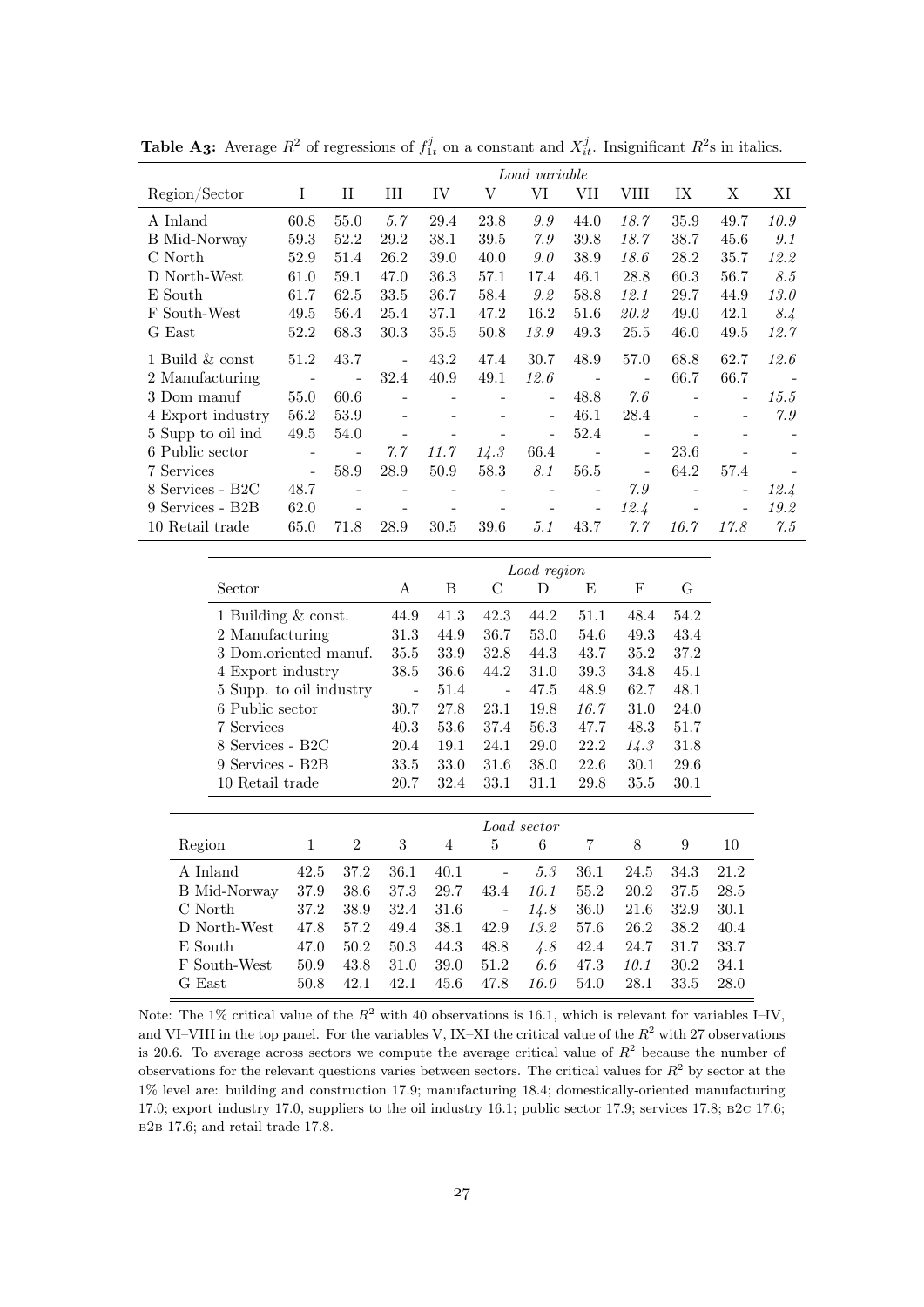| $T = 1$                                                                        |                |
|--------------------------------------------------------------------------------|----------------|
|                                                                                |                |
|                                                                                |                |
| こくさくさ ここ<br>֧֧֧֧֧֧֧֧֧֛֚֓֕֝֬֝֬֝֬֝֬֝֬֝֬֝֓֝֬֝֬֝֬֝֬֝֬֝֬֝֬֝֬֝֬<br>֧֪֛֧֛֛֪֛֪֦֧֚֚֝֩֓֜ |                |
|                                                                                |                |
| ļ                                                                              |                |
|                                                                                |                |
|                                                                                |                |
|                                                                                |                |
| ۔<br>ا<br>$\overline{a}$                                                       |                |
| <b>Section</b>                                                                 |                |
| - C-+++ tech+C U_C U                                                           |                |
| :<br>;<br>;                                                                    |                |
|                                                                                |                |
| j                                                                              |                |
|                                                                                |                |
| こうしょう                                                                          |                |
|                                                                                |                |
|                                                                                |                |
| .<br>.<br>.                                                                    |                |
|                                                                                |                |
|                                                                                |                |
|                                                                                |                |
| <b>Home Shows Contract</b>                                                     |                |
| i                                                                              |                |
| ;<br>;                                                                         |                |
| خ<br>⊓ 10 = 1<br>JH ∃H                                                         |                |
|                                                                                | $\overline{a}$ |
| )                                                                              |                |
|                                                                                |                |
|                                                                                |                |
|                                                                                |                |
|                                                                                |                |
| ׅ֧ׅׅ֧֧֧֧֚֚֚֚֚֚֚֚֚֚֚֚֚֚֚֚֚֚֚֚֚֚֚֚֚֚֡֡֡֡֓֡֓֓֝֓֝֬֝֓<br>$\frac{1}{2}$              |                |
|                                                                                |                |
|                                                                                |                |
|                                                                                |                |
| I                                                                              |                |
| ׇֺ֚֝<br>l<br>l                                                                 |                |
| -<br>-<br>-                                                                    |                |
|                                                                                |                |

|                                                          |          |                                                             | CPI-ATE inf      | ation          |                                                                      |                                |           | GDP growth        |                                |                                               |                  |               | Unemployment        |                      |                                                                                                              |  |
|----------------------------------------------------------|----------|-------------------------------------------------------------|------------------|----------------|----------------------------------------------------------------------|--------------------------------|-----------|-------------------|--------------------------------|-----------------------------------------------|------------------|---------------|---------------------|----------------------|--------------------------------------------------------------------------------------------------------------|--|
|                                                          | $h{=}0$  | $h{=}1$                                                     | $h = 2$          | $h = 3$        |                                                                      | $\ell\!=\!\theta$              | $h = I$   | $h{=}\mathscr{Q}$ | $h = \mathcal{S}$              | $h{=}4$                                       | $h = 0$          | $l = 1$       | $h\!=\!\mathcal{Z}$ | $\ell = \ell$        |                                                                                                              |  |
| Inland                                                   | 1.01     | 1.16                                                        |                  | $\overline{2}$ | Š.                                                                   | 0.83                           | $0.78*$   | 0.95              | 1.04                           | 1.21                                          | $0.89**$         | 0.92          | $\Xi$               | $\ddot{\mathcal{L}}$ | $\overline{21}$                                                                                              |  |
| Mid-Norway                                               | 0.95     | $\overline{0}$ .                                            | 1.14             |                | $\ddot{\mathcal{S}}$                                                 | $0.72*$                        | $0.48***$ | $0.72***$         | $0.80***$                      | $0.77**$                                      | $0.75***$        | $0.65***$     | $0.91*$             | $\cdot$ 14           |                                                                                                              |  |
| North                                                    | 0.98     |                                                             | 1.09             |                | $7.6^{1}C$                                                           | 0.84                           | $0.79**$  | 0.96              | 1.04                           | 1.19                                          | $0.82**$         | $0.91^{\ast}$ | 15                  | .22                  |                                                                                                              |  |
| North-West                                               | 0.90     | 1.13                                                        | 1.22             |                | $\frac{16}{1}$                                                       | $0.79*$                        | $0.74*$   | 0.88              | $0.86***$                      | $0.98*$                                       | 0.99             | 1.02          | 1.17                | 1.28                 | $\mathbb{R}$                                                                                                 |  |
| South                                                    | 0.96     | 1.03                                                        | $1.08\,$         | 1.16           | $\mathbb{S}$                                                         | 0.80                           | $0.68***$ | $0.70**$          | $0.73**$                       | $0.88^{**}$                                   | 0.95             | 0.94          | 1.04                | $\frac{14}{1}$       | $\widetilde{\mathcal{S}}$                                                                                    |  |
| South-West                                               | 0.90     | 0.91                                                        | 0.90             | 00.1           | 0.98                                                                 | $0.73*$                        | $0.67***$ | $0.80*$           | $0.84***$                      | $0.89**$                                      | 0.90             | 0.93          | 1.09                | 1.26                 | $\mathbb{Z}$                                                                                                 |  |
| East                                                     | $1.07\,$ | 1.25                                                        | 1.14             | 0.86           | $\frac{1}{2}$                                                        | $0.71*$                        | $0.67***$ | $0.81**$          | $0.82**$                       | $0.92***$                                     | $0.79**$         | $0.78*$       | 0.99                | 1.19                 | $\ddot{3}$                                                                                                   |  |
| Build. & Cons.                                           | $1.00$   |                                                             | 1.08             | 1.16           | $\ddot{c}$                                                           | 0.80                           | $0.53***$ | $0.63**$          |                                | $0.78**$                                      | 0.96             | 0.94          |                     | 1.26                 | $\overline{03}$                                                                                              |  |
| Manufac.                                                 | 0.99     |                                                             | $1.00\,$         | 0.96           | 0.91                                                                 | $0.92*$                        | 0.96      | $1.07$            | $\phantom{-}0.83^{**}$<br>1.14 | 1.28                                          | $0.89\,$         | 0.94          | 1.12                | 0.09                 |                                                                                                              |  |
| Domestic                                                 | 0.95     | $\begin{array}{c} 1.06 \\ 1.01 \\ 1.11 \\ 0.78 \end{array}$ | 1.19             | 1.29           | $\ddot{=}$                                                           | 0.71                           | $0.51***$ | $0.62**$          | $0.69**$                       | $1.01\,$                                      | $0.81***$        | $0.81*$       | 1.04                | 1.20                 | $1.38$<br>$1.34$                                                                                             |  |
| Export                                                   | 0.99     |                                                             | $0.82$<br>$0.78$ | 0.82           | 0.83                                                                 | 0.89                           | 0.89      | 0.88              | $0.79*$                        | $0.90***$                                     | $0.91$<br>$1.15$ | 0.94          | 1.08                | $\ddot{c}$           |                                                                                                              |  |
| Supp. To Oil                                             | $0.84*$  | $0.80*$                                                     |                  | 1.00           | $\frac{15}{2}$                                                       | 0.94                           | 0.84      | $0.84*$           | $0.73**$                       |                                               |                  | 1.15          | 1.22                | 1.24                 | $1.25$<br>0.97*                                                                                              |  |
| Public sector                                            | 16.0     | 0.99                                                        | 0.98             | 0.90           | 0.74                                                                 | 1.00                           | 1.03      | 0.98              | 1.07                           | $\begin{array}{c} 0.91^* \\ 1.00 \end{array}$ | 1.04             | 0.09          | $\Xi$               | $-05$                |                                                                                                              |  |
| Services                                                 | 0.85     | 1.00                                                        | 1.02             | 1.06           | S                                                                    | $0.78**$                       | $0.78**$  | $0.93**$          | $1.00*$                        | 1.14                                          | $0.84**$         | 0.86          | 1.05                | $\ddot{S}$           | 1.23                                                                                                         |  |
| Services-B <sub>2C</sub>                                 | 1.05     | $1.06\,$                                                    | 1.03             | $\frac{1}{4}$  | 25                                                                   | 18.6                           | $0.66***$ | $0.68***$         | $0.64***$                      | $0.82***$                                     | 0.88             | $0.81*$       | 1.00                | $\frac{16}{1}$       | $\ddot{=}$                                                                                                   |  |
| Services-B <sub>2</sub> B                                | 0.89     | 0.93                                                        | 0.89             | 0.81           | 0.81                                                                 | $0.76***$                      | $0.76***$ | 0.96              | $0.98*$                        | 1.19                                          | $0.85**$         | $\Xi$<br>0.93 |                     | $\overline{0}$       | $\overline{17}$                                                                                              |  |
| Retail trade                                             | 1.02     | 1.10                                                        | 1.32             | 1.55           | 1.62                                                                 | $0.73*$                        | $0.57***$ | $0.74**$          | 1.04                           | $1.05\,$                                      | 0.91             | 0.85          | 1.07                | 1.31                 | 1.55                                                                                                         |  |
| $FC-EW$                                                  |          | $0.82**0.82*$                                               | $0.86\,$         | 0.89           | 0.91                                                                 | $0.72**$                       |           | $0.63**0.77***$   | $0.81***$                      | $0.93***$                                     | $0.83**$         | $0.83*$       | 1.00                | $\frac{14}{1}$       | 1.19                                                                                                         |  |
| FC-MSPE                                                  |          | $0.81**0.79*$                                               | $0.82^*$         | 0.84           | $\!0.83\!$                                                           | $0.70***$                      | $0.57***$ | $0.73**$          | $0.77**$                       | $0.89^{**}$                                   | $0.82***$        | $0.81**$      | 0.99                | 1.13                 | $\frac{16}{1}$                                                                                               |  |
| ALL                                                      |          | $0.92$ 0.91                                                 | 0.88             | 0.90           | 0.94                                                                 | $0.69*$                        | $0.57***$ | $0.76***$         | $0.80***$                      | $0.98*$                                       | $0.84*$          | 0.81          | 1.03                | 1.23                 | $\ddot{\mathcal{E}}$                                                                                         |  |
| FC-D-MSPE                                                |          | $0.91**0.94**0.96*$                                         |                  | $0.94***$      | $0.96***$                                                            | $0.86***$                      | $0.89**$  | $0.86**$          | $0.90**$                       | $0.96^{\ast\ast}$                             | $0.89**$         | $0.89**$      | 0.99                | 1.05                 | $\overline{0}$                                                                                               |  |
| Note: One $*$ and two $**$ indicate that the null of $e$ |          |                                                             |                  |                |                                                                      |                                |           |                   |                                |                                               |                  |               |                     |                      | qual finite sample forecast accuracy, based on square prediction errors, versus the alternative that a model |  |
| outperformed the AR benchmark using the Harvey et        |          |                                                             |                  |                | al. (1997) small sample correction of the Diebold and Mariano (1995) |                                |           |                   |                                |                                               |                  |               |                     |                      | $\ddot{\rm a}$<br>and West (1996) statistic is rejected                                                      |  |
|                                                          |          |                                                             |                  |                |                                                                      | $10\%$ and $5\%$ respectively. |           |                   |                                |                                               |                  |               |                     |                      |                                                                                                              |  |

 $10\%$  and  $5\%$  respectively.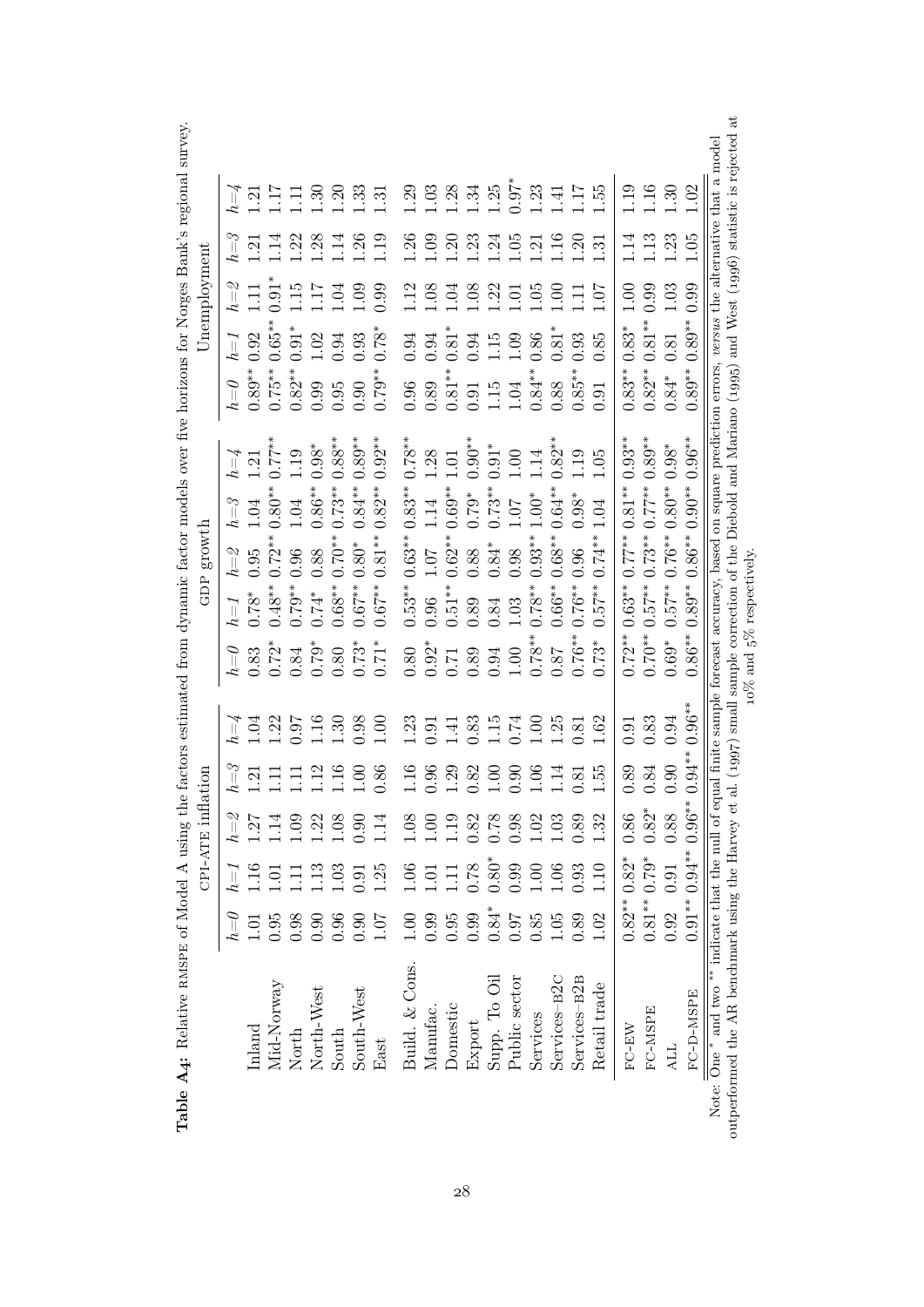Table A5: Relative RMSPE of Model B using the factors estimated from dynamic factor models over five horizons for Norges Bank's regional survey. Table A5: Relative RMSPE of Model B using the factors estimated from dynamic factor models over five horizons for Norges Bank's regional survey.

|                                                                                               |                                                     | $CPI-A$                                                                                                                                                                                                                                                                                                       | <b>TE</b> inflation                                                                                                                                                                                                                                                                                           |                 |                                                                                                                                                                                                                                                                                                               |                                                                                  | GDP growth                    |                                                                                                                                                                                                                                                                                                                                                                                               |             |                                                                                                    |                                                                                     | Unemployment                                                             |                                                                                                                                                                                                                                                                                                                |                                                                                                  |
|-----------------------------------------------------------------------------------------------|-----------------------------------------------------|---------------------------------------------------------------------------------------------------------------------------------------------------------------------------------------------------------------------------------------------------------------------------------------------------------------|---------------------------------------------------------------------------------------------------------------------------------------------------------------------------------------------------------------------------------------------------------------------------------------------------------------|-----------------|---------------------------------------------------------------------------------------------------------------------------------------------------------------------------------------------------------------------------------------------------------------------------------------------------------------|----------------------------------------------------------------------------------|-------------------------------|-----------------------------------------------------------------------------------------------------------------------------------------------------------------------------------------------------------------------------------------------------------------------------------------------------------------------------------------------------------------------------------------------|-------------|----------------------------------------------------------------------------------------------------|-------------------------------------------------------------------------------------|--------------------------------------------------------------------------|----------------------------------------------------------------------------------------------------------------------------------------------------------------------------------------------------------------------------------------------------------------------------------------------------------------|--------------------------------------------------------------------------------------------------|
|                                                                                               | $h{=}0$                                             | $h = 1$                                                                                                                                                                                                                                                                                                       | $h\!=\!\mathscr{Z}$                                                                                                                                                                                                                                                                                           | $h = \beta$     |                                                                                                                                                                                                                                                                                                               | $\ell\!=\!\theta$                                                                | $h\!=\!1$                     | $h = 3$                                                                                                                                                                                                                                                                                                                                                                                       | $h{=}4$     |                                                                                                    | $h = 1$                                                                             |                                                                          | $h = \beta$                                                                                                                                                                                                                                                                                                    |                                                                                                  |
| Inland                                                                                        | 16.0                                                |                                                                                                                                                                                                                                                                                                               | 0.86                                                                                                                                                                                                                                                                                                          | 0.95            |                                                                                                                                                                                                                                                                                                               | 0.90                                                                             | $0.61***$                     | $0.64***$<br>$\begin{array}{c} h=\mathcal{Z} \\ 0.61^{**} \\ 0.71^{**} \end{array}$                                                                                                                                                                                                                                                                                                           | 1.19        |                                                                                                    | $0.78*$                                                                             | $\begin{array}{c} h=2\ 1.04\ 0.91^* \end{array}$                         |                                                                                                                                                                                                                                                                                                                |                                                                                                  |
|                                                                                               |                                                     |                                                                                                                                                                                                                                                                                                               | 0.81                                                                                                                                                                                                                                                                                                          | $\ddot{=}$      |                                                                                                                                                                                                                                                                                                               |                                                                                  | $0.49**$                      | $0.78***$                                                                                                                                                                                                                                                                                                                                                                                     | $0.98*$     |                                                                                                    |                                                                                     |                                                                          |                                                                                                                                                                                                                                                                                                                |                                                                                                  |
| Mid-Norway<br>North                                                                           |                                                     |                                                                                                                                                                                                                                                                                                               |                                                                                                                                                                                                                                                                                                               | $\ddot{\Omega}$ |                                                                                                                                                                                                                                                                                                               |                                                                                  | $0.79**$                      | 1.04                                                                                                                                                                                                                                                                                                                                                                                          | 1.19        |                                                                                                    |                                                                                     |                                                                          |                                                                                                                                                                                                                                                                                                                |                                                                                                  |
|                                                                                               |                                                     |                                                                                                                                                                                                                                                                                                               |                                                                                                                                                                                                                                                                                                               |                 |                                                                                                                                                                                                                                                                                                               |                                                                                  | $0.74*$                       | $0.86***$                                                                                                                                                                                                                                                                                                                                                                                     | $0.98*$     |                                                                                                    |                                                                                     |                                                                          |                                                                                                                                                                                                                                                                                                                |                                                                                                  |
|                                                                                               |                                                     |                                                                                                                                                                                                                                                                                                               |                                                                                                                                                                                                                                                                                                               | 9778            |                                                                                                                                                                                                                                                                                                               |                                                                                  | $0.68^{**}$                   | $0.73**$<br>$\begin{array}{c} 0.96 \\ 0.88 \\ 0.70^{**} \\ 0.80^{**} \end{array}$                                                                                                                                                                                                                                                                                                             | $0.88***$   |                                                                                                    |                                                                                     |                                                                          |                                                                                                                                                                                                                                                                                                                |                                                                                                  |
|                                                                                               |                                                     |                                                                                                                                                                                                                                                                                                               | $\begin{array}{c} 1.26 \\ 1.23 \\ 0.75 \\ 0.88 \end{array}$                                                                                                                                                                                                                                                   |                 |                                                                                                                                                                                                                                                                                                               | $0.71**$<br>$0.84$<br>$0.879*$<br>$0.80$<br>$0.873*$<br>$0.73*$                  | $0.67***$                     | $0.84***$                                                                                                                                                                                                                                                                                                                                                                                     | $0.89^{**}$ |                                                                                                    |                                                                                     | $\begin{array}{c} 1.15 \\ 0.88 \\ 0.32 \\ 1.09 \\ 0.78 \end{array}$      |                                                                                                                                                                                                                                                                                                                | $h = 42$<br>1.42<br>1.1.1.00<br>1.33<br>1.31<br>1.31<br>1.31                                     |
| North-West<br>South<br>South-West<br>East                                                     |                                                     | $\begin{array}{c} 1.06 \\ 1.19 \\ 1.18 \\ 1.18 \\ 0.78 \\ 1.01 \\ 1.01 \\ 1.01 \\ 1.01 \\ 1.01 \\ 1.01 \\ 1.01 \\ 1.01 \\ 1.01 \\ 1.01 \\ 1.01 \\ 1.01 \\ 1.01 \\ 1.01 \\ 1.01 \\ 1.01 \\ 1.01 \\ 1.01 \\ 1.01 \\ 1.01 \\ 1.01 \\ 1.01 \\ 1.01 \\ 1.01 \\ 1.01 \\ 1.01 \\ 1.01 \\ 1.01 \\ 1.01 \\ 1.01 \\ 1.$ |                                                                                                                                                                                                                                                                                                               | $60$ .          | $h = 3$<br>$0.98$<br>$0.147$<br>$0.36$<br>$0.47$<br>$0.90$<br>$0.90$<br>$0.90$                                                                                                                                                                                                                                |                                                                                  | $0.67***$                     | $0.82**$<br>$0.81^{\ast\ast}$                                                                                                                                                                                                                                                                                                                                                                 | $0.92***$   | $h = 0$<br>$0.92$<br>$0.75**$<br>$0.82**$<br>$0.95$<br>$0.91$<br>$0.79*$                           | $0.65**$<br>$0.91**$<br>$0.83*$<br>$0.79$<br>$0.62*$                                |                                                                          | $\begin{array}{c} .20 \\ 0.14 \\ 0.20 \\ 0.00 \\ 0.00 \\ 0.00 \\ 0.00 \\ 0.00 \\ 0.00 \\ 0.00 \\ 0.00 \\ 0.00 \\ 0.00 \\ 0.00 \\ 0.00 \\ 0.00 \\ 0.00 \\ 0.00 \\ 0.00 \\ 0.00 \\ 0.00 \\ 0.00 \\ 0.00 \\ 0.00 \\ 0.00 \\ 0.00 \\ 0.00 \\ 0.00 \\ 0.00 \\ 0.00 \\ 0.00 \\ 0.00 \\ 0.00 \\ 0.00 \\ 0.00 \\ 0.00$ |                                                                                                  |
| Build. & Cons.                                                                                |                                                     | $\begin{array}{c} 1.22 \\ 1.13 \\ 0.92 \\ 1.31 \\ 0.90 \\ 1.11 \\ 0.01 \\ 1.11 \\ 0.09 \\ 0.94 \\ 0.03 \\ \end{array}$                                                                                                                                                                                        |                                                                                                                                                                                                                                                                                                               |                 |                                                                                                                                                                                                                                                                                                               |                                                                                  | $0.54***$                     | $0.73**$                                                                                                                                                                                                                                                                                                                                                                                      | $0.84***$   |                                                                                                    |                                                                                     | $0.81$<br>$0.63*$                                                        | $78.0\,$                                                                                                                                                                                                                                                                                                       |                                                                                                  |
| Manufac.                                                                                      |                                                     |                                                                                                                                                                                                                                                                                                               |                                                                                                                                                                                                                                                                                                               |                 |                                                                                                                                                                                                                                                                                                               |                                                                                  | $0.61***$                     | $0.91\,$                                                                                                                                                                                                                                                                                                                                                                                      | $0.92*$     |                                                                                                    |                                                                                     |                                                                          |                                                                                                                                                                                                                                                                                                                |                                                                                                  |
|                                                                                               |                                                     |                                                                                                                                                                                                                                                                                                               |                                                                                                                                                                                                                                                                                                               |                 |                                                                                                                                                                                                                                                                                                               |                                                                                  | $0.50***$                     | $0.68***$                                                                                                                                                                                                                                                                                                                                                                                     | $1.00\,$    |                                                                                                    |                                                                                     |                                                                          | $1.05$<br>$-1.05$                                                                                                                                                                                                                                                                                              |                                                                                                  |
| Domestic<br>Export                                                                            |                                                     |                                                                                                                                                                                                                                                                                                               |                                                                                                                                                                                                                                                                                                               |                 |                                                                                                                                                                                                                                                                                                               |                                                                                  | $0.63**$                      |                                                                                                                                                                                                                                                                                                                                                                                               | $0.84***$   |                                                                                                    |                                                                                     |                                                                          |                                                                                                                                                                                                                                                                                                                |                                                                                                  |
|                                                                                               |                                                     |                                                                                                                                                                                                                                                                                                               |                                                                                                                                                                                                                                                                                                               |                 |                                                                                                                                                                                                                                                                                                               |                                                                                  | 0.84                          | $\begin{array}{c} 0.73^{**} \\ 0.73^{**} \\ 0.88 \end{array}$                                                                                                                                                                                                                                                                                                                                 | $0.91*$     |                                                                                                    |                                                                                     | $\begin{array}{c} 0.84 \\ 0.96 \\ 1.22 \\ 1.07 \\ 0.51^{**} \end{array}$ |                                                                                                                                                                                                                                                                                                                |                                                                                                  |
|                                                                                               |                                                     |                                                                                                                                                                                                                                                                                                               |                                                                                                                                                                                                                                                                                                               |                 |                                                                                                                                                                                                                                                                                                               |                                                                                  | $0.81*$                       |                                                                                                                                                                                                                                                                                                                                                                                               | $0.79**$    |                                                                                                    |                                                                                     |                                                                          |                                                                                                                                                                                                                                                                                                                |                                                                                                  |
|                                                                                               |                                                     |                                                                                                                                                                                                                                                                                                               | $\begin{array}{c} 1.23 \\ 1.10 \\ 0.85 \\ 1.09 \\ 0.99 \\ 1.103 \\ 1.03 \\ 1.03 \\ 1.01 \\ 1.01 \\ 1.01 \\ 1.01 \\ 1.01 \\ 1.01 \\ 1.01 \\ 1.01 \\ 1.01 \\ 1.01 \\ 1.01 \\ 1.01 \\ 1.01 \\ 1.01 \\ 1.01 \\ 1.01 \\ 1.01 \\ 1.01 \\ 1.01 \\ 1.01 \\ 1.01 \\ 1.01 \\ 1.01 \\ 1.01 \\ 1.01 \\ 1.01 \\ 1.01 \\ 1$ |                 | $\begin{array}{c} 1.56 \\ 1.12 \\ 1.13 \\ 1.45 \\ 1.56 \\ 1.68 \\ 1.75 \\ 1.88 \\ 1.38 \\ 1.38 \\ 1.38 \\ 1.38 \\ 1.38 \\ 1.38 \\ 1.38 \\ 1.38 \\ 1.38 \\ 1.38 \\ 1.38 \\ 1.38 \\ 1.38 \\ 1.38 \\ 1.38 \\ 1.38 \\ 1.38 \\ 1.38 \\ 1.38 \\ 1.38 \\ 1.38 \\ 1.38 \\ 1.38 \\ 1.38 \\ 1.38 \\ 1.38 \\ 1.38 \\ 1.$ | $*17.0$<br>$78.7$<br>$*87.76$<br>$76.0$<br>$50.0$<br>$50.0$<br>$50.0$<br>$*87.0$ | $0.55***$                     | 0.89<br>$\begin{array}{l} 1 \\ 7 \\ 1 \\ 2 \\ 3 \\ 4 \\ 5 \\ 6 \\ 7 \\ 8 \\ 9 \\ 1 \\ 1 \\ 1 \\ 2 \\ 3 \\ 4 \\ 5 \\ 6 \\ 7 \\ 8 \\ 1 \\ 8 \\ 1 \\ 9 \\ 1 \\ 1 \\ 1 \\ 2 \\ 3 \\ 4 \\ 4 \\ 5 \\ 6 \\ 7 \\ 8 \\ 8 \\ 1 \\ 1 \\ 1 \\ 2 \\ 3 \\ 4 \\ 4 \\ 5 \\ 6 \\ 7 \\ 8 \\ 7 \\ 8 \\ 7 \\ 8 \\ 7 \\ 8 \\ 7 \\ 8 \\ 7 \\ 8 \\ 7 \\ 8 \\ 7 \\ 8 \\ 7 \\ 8 \\ 7 \\ 8 \\ 7 \\ 7 \\ 7 \\ 8 \\ 7 \\$ | 1.51        | $\begin{array}{c} 0.94 \\ 0.87^* \\ 0.78^{**} \\ 0.086 \\ 1.15 \\ 0.88^* \\ 0.88^* \\ \end{array}$ | $0.77$<br>$0.71**$<br>$0.65**$<br>$0.72*$<br>$1.17$<br>$1.17$<br>$1.17$<br>$0.60**$ |                                                                          | $\begin{array}{c} 1.09 \\ 1.24 \\ 0.93 \\ 1.10 \\ 0.10 \\ 1.10 \\ 0.96 \end{array}$                                                                                                                                                                                                                            | $0.88$<br>$0.76$<br>$0.74$<br>$0.86$<br>$0.86$<br>$0.89$<br>$0.89$<br>$0.39$<br>$0.55$<br>$0.55$ |
|                                                                                               |                                                     |                                                                                                                                                                                                                                                                                                               |                                                                                                                                                                                                                                                                                                               |                 |                                                                                                                                                                                                                                                                                                               |                                                                                  | $0.66***$                     | $0.64***$                                                                                                                                                                                                                                                                                                                                                                                     | $0.82**$    |                                                                                                    |                                                                                     | 1.02                                                                     |                                                                                                                                                                                                                                                                                                                |                                                                                                  |
|                                                                                               |                                                     |                                                                                                                                                                                                                                                                                                               |                                                                                                                                                                                                                                                                                                               |                 |                                                                                                                                                                                                                                                                                                               |                                                                                  | $0.65*$                       | $0.82*$                                                                                                                                                                                                                                                                                                                                                                                       | 117         | $0.76**$                                                                                           | $0.68***$                                                                           | $0.84\,$                                                                 |                                                                                                                                                                                                                                                                                                                |                                                                                                  |
| Supp. To Oil<br>Public sector<br>Services—B2C<br>Services—B2B<br>Services—B2B<br>Retail trade |                                                     |                                                                                                                                                                                                                                                                                                               | 0.81                                                                                                                                                                                                                                                                                                          | 0.94            | $0.78*$                                                                                                                                                                                                                                                                                                       | $0.73*$                                                                          | $0.57***$                     | 1.04                                                                                                                                                                                                                                                                                                                                                                                          | 1.05        | 0.91                                                                                               | 0.85                                                                                | 1.07                                                                     | $\frac{1}{3}$                                                                                                                                                                                                                                                                                                  |                                                                                                  |
| $\operatorname{FC-EW}$                                                                        | $\begin{array}{c} 0.89 \\ 0.88 \\ 1.06 \end{array}$ | $0.86$<br>$0.82$                                                                                                                                                                                                                                                                                              | 0.84                                                                                                                                                                                                                                                                                                          | 0.98            | <b>160</b>                                                                                                                                                                                                                                                                                                    | $0.71***$                                                                        | $0.54***$                     | $0.69**$<br>$0.66***$                                                                                                                                                                                                                                                                                                                                                                         | $0.88***$   | $0.80**$                                                                                           | $0.67***$                                                                           | $0.76*$                                                                  | $0.89**$                                                                                                                                                                                                                                                                                                       | $0.99*$                                                                                          |
| FC-MSPE                                                                                       |                                                     |                                                                                                                                                                                                                                                                                                               | 0.79                                                                                                                                                                                                                                                                                                          | 0.92            | $\frac{0.89}{1.53}$                                                                                                                                                                                                                                                                                           | $0.70^{**}$                                                                      | $0.52**$                      | $0.66**$<br>$0.63***$                                                                                                                                                                                                                                                                                                                                                                         | $0.86***$   | $0.79**$                                                                                           | $0.63***$                                                                           | $0.68***$                                                                | $0.80**$                                                                                                                                                                                                                                                                                                       |                                                                                                  |
| <b>ALL</b>                                                                                    |                                                     | 1.33                                                                                                                                                                                                                                                                                                          | 1.32                                                                                                                                                                                                                                                                                                          | 1.43            |                                                                                                                                                                                                                                                                                                               | $0.69*$                                                                          | $0.57***$                     | $0.8**$<br>$0.76**$                                                                                                                                                                                                                                                                                                                                                                           | $0.98*$     | $0.85*$                                                                                            | $0.63***$                                                                           | 0.74                                                                     | 0.95                                                                                                                                                                                                                                                                                                           | $\frac{0.87**}{1.03}$                                                                            |
| $FC-D-MSPE$                                                                                   |                                                     | $0.91**0.94**$                                                                                                                                                                                                                                                                                                | $0.96**$                                                                                                                                                                                                                                                                                                      | $0.94***$       | $0.96***$                                                                                                                                                                                                                                                                                                     | $0.86***$                                                                        | $0.89**$                      | $0.90***$<br>$0.86***$                                                                                                                                                                                                                                                                                                                                                                        | $0.96**$    | $0.89**$                                                                                           | $0.89**$                                                                            | 0.99                                                                     | 1.05                                                                                                                                                                                                                                                                                                           | 1.02                                                                                             |
|                                                                                               |                                                     |                                                                                                                                                                                                                                                                                                               |                                                                                                                                                                                                                                                                                                               |                 |                                                                                                                                                                                                                                                                                                               |                                                                                  | Note: See note in Table $A_4$ |                                                                                                                                                                                                                                                                                                                                                                                               |             |                                                                                                    |                                                                                     |                                                                          |                                                                                                                                                                                                                                                                                                                |                                                                                                  |